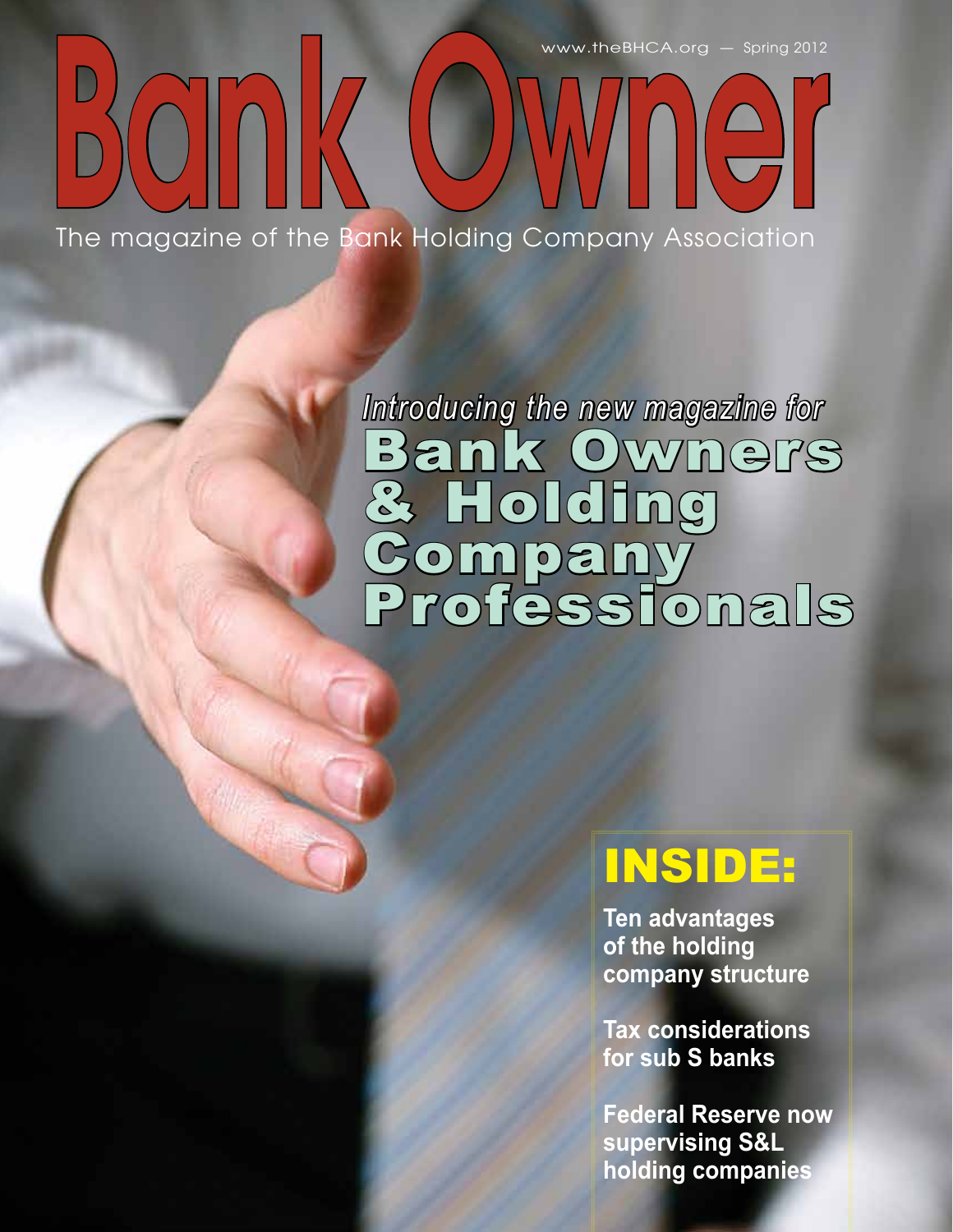#### **The following companies are Associate Members of the Bank Holding Company Association:**

**Allied Solutions LLC** St. Paul, Minn. Greg Rueter regional vice president 651-366-6988

**Bank Financial Services Group** Edina, Minn. Mark Blake, partner 800-931-7782

> **Baune Dosen & Co., LLP** Minneapolis, MN 952-473-2002

**Brady, Martz & Associates, P.C.** Bismarck, N.D. John Mongeon, CPA 701-223-1717

**Briggs and Morgan, P.A.** Minneapolis Joseph D. Roach, shareholder 612-977-8466

> **CASE** Anoka, Minn. Troy Case, president 763-323-1048

**CBC Innovis** Sioux Falls, S.D. Jim Loomis, account executive 877-304-6490

**CliftonLarsonAllen, LLP** Minneapolis Terry Enger, CPA, executive principal 612-376-4500

**Country Club Bank Capital Markets Group** Prairie Village Joshua Kiefer, investment officer 800-288-5489

**David R. Peltz & Company, P.C., LTD** Minneapolis David R. Peltz, CPA, president 952-525-0336

**Dougherty Funding, LLC** Minneapolis Jerry Tabolich executive vice president/COO 612-317-2000

**Eide Bailly** Minneapolis Linda Koerselman, CPA Partner 952-944-6166

**Executive Compensation Institute** Minneapolis Thomas Lynch, wealth coach 952-885-2727

> **Experis** Edina, Minn. Paul Rosol, director 612-851-1643

**Federal Home Loan Bank of Des Moines** Des Moines, Iowa Dan Laird, vice president/ member services 800-544-3452

**Fifth Third Bank** Chicago Brian Riley, correspondent banker 312-704-4117

**FiServ** West Des Moines, Iowa Jeff Williams, vice president/ regional sales manager 515-224-8396

**Fredrikson & Byron, P.A.** Minneapolis Karen Grandstrand, partner 612-492-7000

**FTN Financial** Memphis, Tenn. Sally Pace, senior vice president 800-456-5460

**Gray Plant Mooty** Minneapolis Sally Stolen Grossman, attorney 612-632-3000

**Global Adjusters Debt Collection** Burnsville, Minn. Gerald Raley, president 952-895-8300

**Hays Companies** Minneapolis Blake Martin, vice president 612-486-4733

> **HTG Architects** Eden Prairie, Minn. Jeff Pflipsen, partner 952-278-8880

**Insurance Strategies** Elm Grove, Wis. Deb Forsaith, president 800-236-6866

**John M. Floyd & Associates** Baytown, Texas Ron Goffman, regional director 218-820-5438

**J.T. Miller Company, Inc.** Minneapolis Dirk J. Miller 800-328-4545

**Koepke Law, Ltd.** Plymouth, Minn. Kevin Koepke, chairman of the banking department 763-201-1201

**Lindquist & Vennum, PLLP** Minneapolis J. Kevin Costley, attorney 612-371-3211

**Midwest Financial Search** St. Paul, Minn. Paul Bees, partner 651-690-4050

**Modern Banking Solutions** Ralston, Neb. Robert Neville, president 402-592-5500

**Northland Securities, Inc.** Minneapolis Linda Knutson, senior vice president 612-851-5992

> **Oak Ridge Financial**  Minneapolis Craig Mueller 763-923-2205

**Olson & Burns, P.C.** Minot, N.D. Richard Olson, attorney 701-835-1740

**OneBeacon Professional Insurance** Minnetonka, Minn. Craig Collins president financial services 866-827-0861

**Promontory Interfinancial Network** Des Moines, Iowa Steve Davis, regional director 515-240-5451

**RSM McGladrey, Inc.** Minneapolis Craig Murphy, managing director 612-376-9295

**Sunbelt Business Advisors** St. Paul, Minn. Dan Mulvaney, M&A advisor 612-860-0047

**The Baker Group** Oklahoma City, Okla. Gerry Hart, account executive 405-415-7200

**Wilary Winn LLC** St. Paul, Minn. Douglas Winn, president 651-224-1200

**Winthrop & Weinstine, P.A.** Minneapolis Edward J. Drenttel attorney/shareholder 612-604-6400

**Wipfli** Minneapolis David Saber, senior consultant 952-548-3400

#### **The following associations also have BHCA Associate Member status:**

Wisconsin Bankers Association

Community Bankers of Wisconsin

North Dakota Bankers Association

Independent Community Banks of North Dakota

Independent Community Bankers of Minnesota

> Minnesota Bankers Association

> South Dakota Bankers Association

Independent Community Bankers of South Dakota

Montana Bankers Association

Upper Midwest Automated Clearing House

Independent Community Bankers of America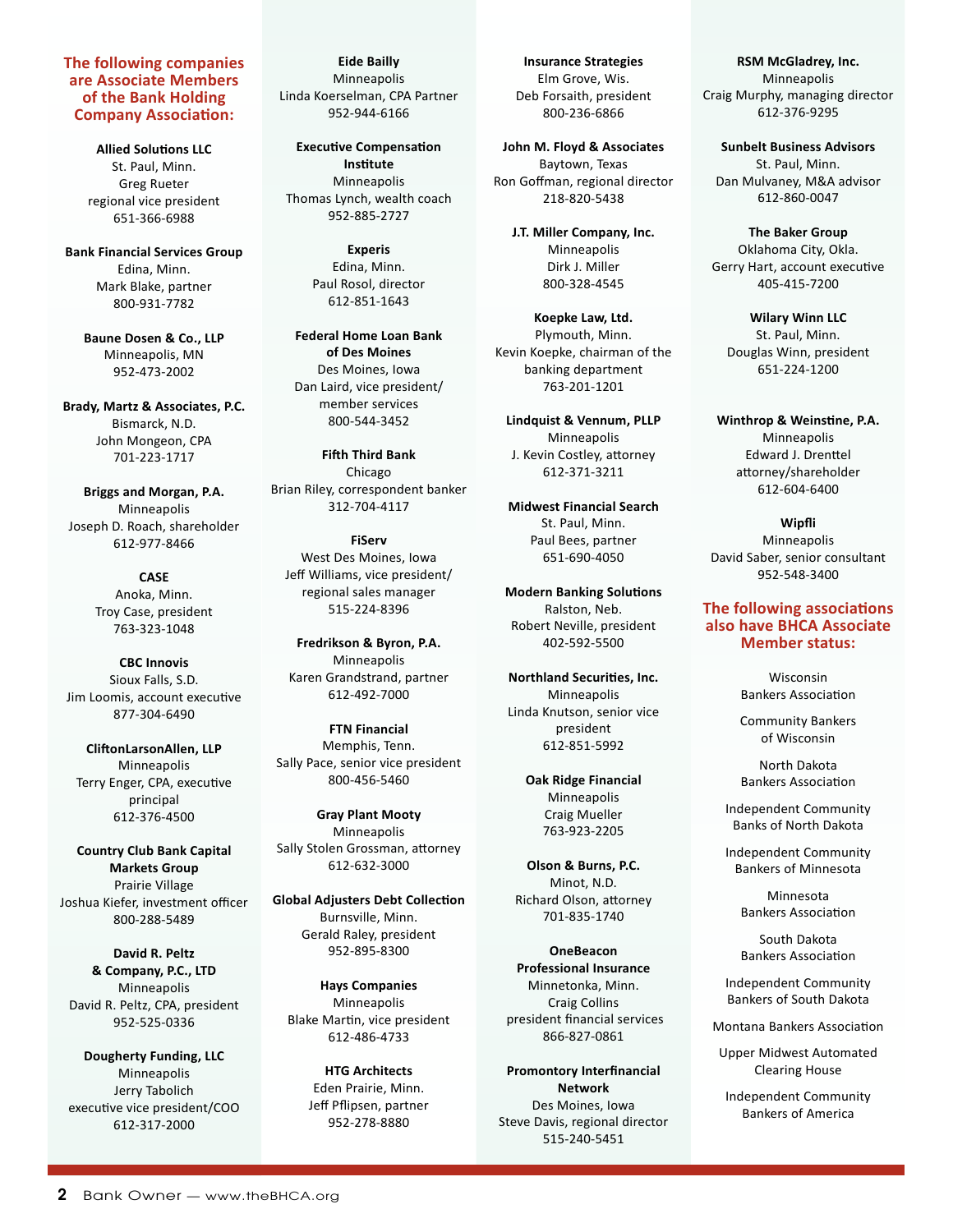# **The Bank Holding Company Association**

#### **Our mission:**

The mission of the Bank Holding Company Association is to provide educational information through seminars, forums and publications useful to bank owners and holding company managers.

#### **Our organization:**

The Bank Holding Company Association, founded in 1981, welcomes Members from around the country. Holding companies of all sizes from throughout the Midwest make up a majority of the current membership. Companies that serve bank owners, their holding companies and banks, are welcomed as Associate Members. The BHCA is run by a 10-member board of directors and a managing director.

#### **Our magazine:**

*Bank Owner* magazine is the new quarterly publication of the BHCA, replacing our formerly published newsletter. It is your best source for information about bank holding company and bank ownership issues. The magazine also is your best source for BHCA information, including upcoming events. Members receive the magazine in the mail and have access to an online version in the members-only section of our web site, www.theBHCA.org. The magazine also is distributed to bank owners and holding company professionals who are excellent candidates for membership.

> The Bank Holding Company Association 7400 Metro Blvd., Suite 217 Minneapolis, MN 55439 Tel. (952) 835-2248 Toll Free: (800) 813-4754 Fax: (952) 835-2295 www.theBHCA.org

*Bank Owner* is published quarterly by the Bank Holding Company Association. Managing Director Tom Bengtson serves as editor. Contact him at (952) 835-2248 or 1-800-813-4754 or via e-mail at info@thebhca.org.

# **contents**

#### *Columns:*

President's Observations:

Holding companies have a long, evolving history in the U.S. financial landscape .....**4** *By Bruce Ferden*

Down to Business:

*Bank Owner* magazine is part of Association's commitment to you..........................**5** *By Tom Bengtson*

#### *In Focus:*

Ten advantages of the bank holding company structure...........................................**6** *By Karen Grandstrand and Beau Hurtig*

Tax considerations for the Subchapter S bank. .........................................................**8** *By Linda Koerselman and Paul Sirek*

#### *Departments:*

| Fed Notes:                                                           |  |
|----------------------------------------------------------------------|--|
| Federal Reserve now supervising savings and loan holding companies12 |  |
| By Matthew Diette                                                    |  |
|                                                                      |  |
| <b>Holding Company List:</b>                                         |  |

# **Calendar**

| May $7-8 - 2012$ Spring Seminar                                           |
|---------------------------------------------------------------------------|
| May 24 - Webinar: Tax and estate planning for bank owners                 |
| July - BHCA-ICBM Regulatory Forum (date to be determined)                 |
| Sept. 13 - Webinar: Bank acquisition and valuationsto sell or not to sell |
| <b>Oct. 4-5 - 2012 Fall Seminar</b>                                       |
| <b>Oct. 5 - BHCA annual meeting</b>                                       |
| Nov. 15 - Webinar: Emotional issues surrounding succession planning       |
| May 6-7, 2013 - 2013 Spring Seminar                                       |
| <b>Register for events online at www.theBHCA.org</b>                      |
|                                                                           |

© 2012 The Bank Holding Company Association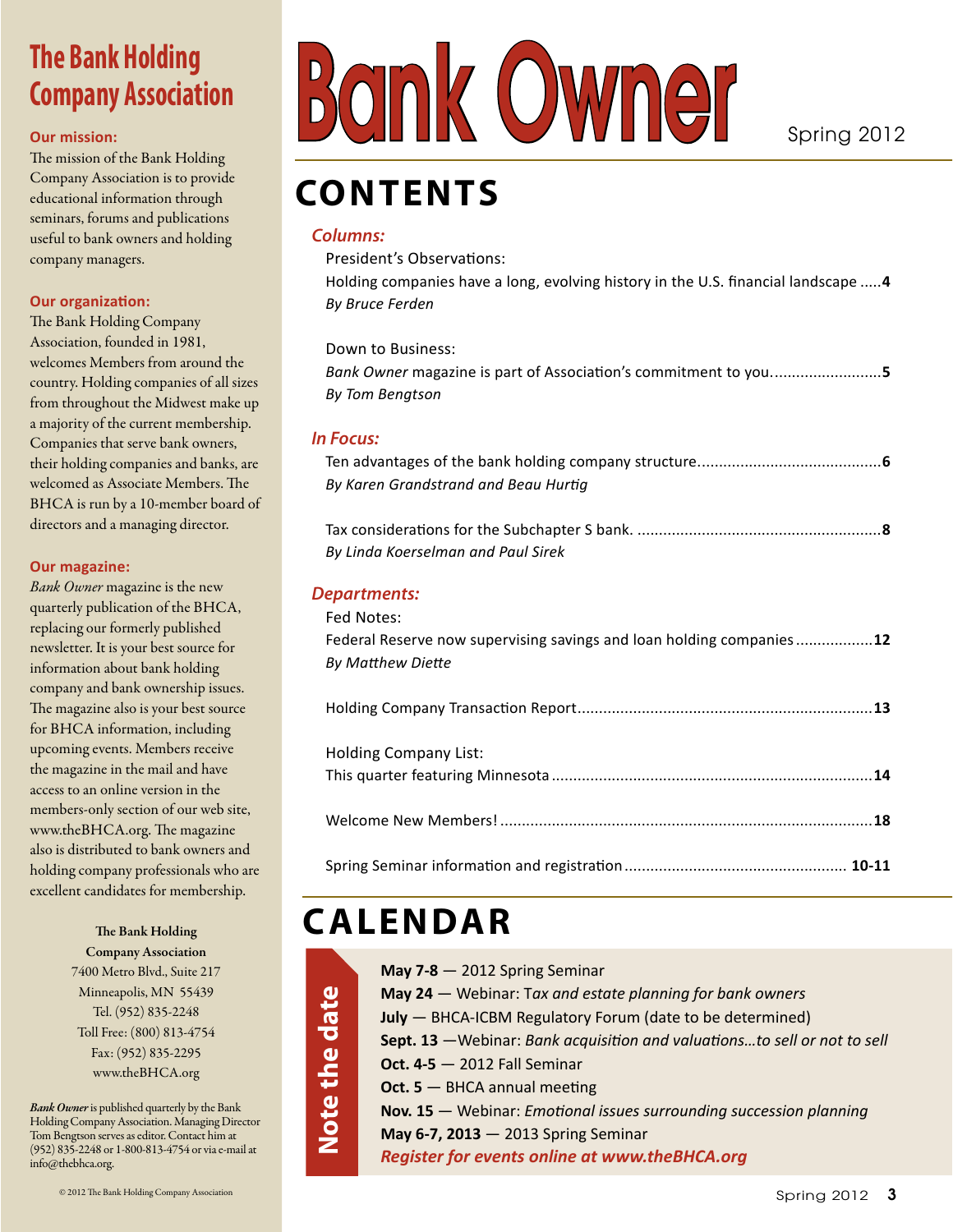# **Holding companies have a long, evolving history in the U.S. financial landscape**

The Bank Holding Company Association is serious about providing useful education for bank owners and holding company professionals. For more than 30 years, the association has delivered specialized education through its Spring and Fall seminars. I hope you will plan to join us at our 2012 Spring Seminar, set for May 7-8 at the Minneapolis Airport Marriott Hotel in Bloomington, Minn., where several leading consultants will share their industry insights.

We are also now offering periodic webinars on holding company and ownership topics. This is important because no other educational industry organization is specifically focusing on holding companies. BHCA will be presenting at least four webinars this year, the first having been presented on Feb. 9. Upcoming webinars are:

*• Tax and estate planning for bank owners*, presented May 24 by McGladrey.

*• Bank acquisitions and valuations… to sell or not to sell*, presented Sept. 13 by Country Club Bank Capital Markets Group.

*• Emotional issues surrounding succession planning*, presented Nov. 15 by Eide Bailly.

I had the opportunity to participate in the Feb. 9 webinar, presented by the law firm of Fredrikson & Byron. The topic was "Making the most of your holding company charter." Presenters Karen Grandstrand and Beau Hurtig did an excellent job giving us the background of the holding company charter, explaining its benefits, and providing information about forming a holding company. A feature article in this magazine summarizes their presentation.

There are nearly 5,000 registered bank holding companies in the United States, and they control some 5,700 insured commercial banks. Holding companies hold 99 percent of all commercial bank assets.

The Feb. 9 webinar offered interesting information about the history of the holding company charter. For example:

*•* Holding companies came into the U.S. banking industry in the early 20th century because many states, and even some counties and cities, had laws preventing a bank from branching beyond their borders. Bank owners came up with a way to deal with such restrictions by forming holding companies. These companies could operate affiliated banks with separate charters in multiple locations without regard to geographic borders. This resulted in chain banking, which became common in the 1930s.

*•* Holding companies also gave banks the opportunity to offer their customers services which a bank by itself might not be allowed to offer.

*•* As holding companies grew more prevalent, Congress began to become interested in them. In 1956 Congress passed the Bank Holding Company Act. The purpose of the law was to prohibit holding companies from acquiring banks in more than one state. It also put restrictions on non-bank activities.

*•* In 1999, Congress modified the holding company charter with the Gramm-Leach-Bliley Act. The major change in this law authorized affiliation among banks, securities firms and insurance companies. Previously holding companies could not engage in these other forms of financial services.

*•* With the Dodd-Frank Act, Congress broadened bank holding company rules to savings and loan holding companies, and to non-bank financial companies.

Holding companies provide ownership with capital planning tools and give banks the opportunity to offer additional products and services. Be sure to read our feature on page 6, which describes these and many other benefits of the holding company structure for community banks. I

Bank Owner — www.theBHCA.org



By Bruce Ferden *Frandsen Financial Corporation, Arden Hills, Minn.*

*Directors:* Robert Etter Farmers & Merchants Agency, Inc.

> Erick Gandrud Eagle Investment Company, Inc. Glenwood, Minn.

James C. Kramer Southeast Minnesota Bancshares, Inc. Altura, Minn.

Gary W. Paulson First Holding Company of Park River, Inc. Park River, N.D.

Charles Robasse Wabasso Bancshares, Inc. Wabasso, Minn.

William Rosacker United Bankers' Bancorporation, Inc. Bloomington, Minn.

Toll Free (800) 813-4754

Twin Cities (952) 835-2248

www.theBHCA.org



*President* Bruce Ferden Frandsen Financial Corporation Arden Hills, Minn.

*Vice President* Douglas L. Farmer Farmer Bancshares, Inc. Holmen, Wis.

*Treasurer* Larry D. Peterson First Financial Services of Moose Lake, Inc. Moose Lake, Minn.

*Past President* Douglas L. Jilek Prairie Bancshares, Inc. Lester Prairie, Minn.

Pierz, Minn.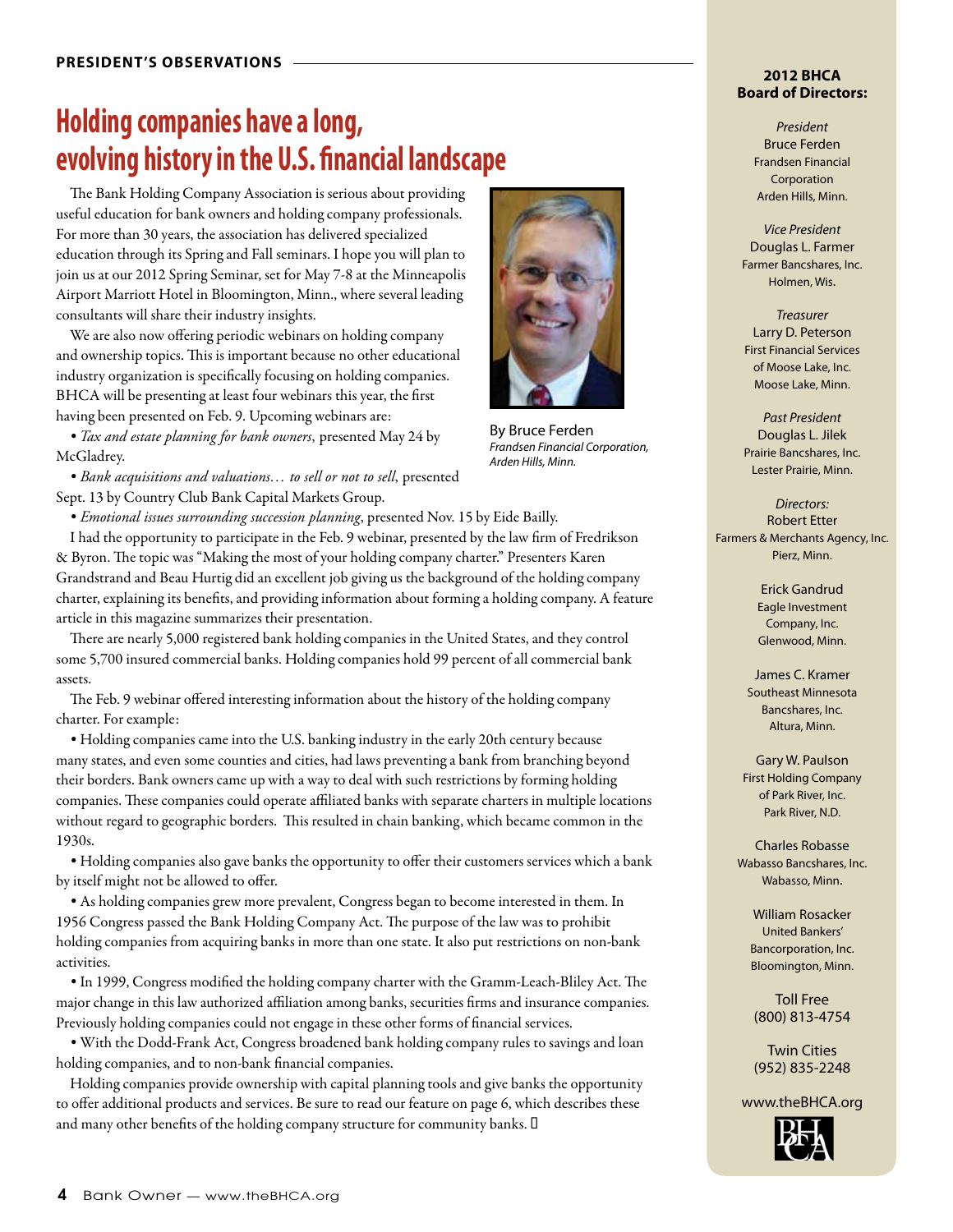## **New magazine is part of BHCA's commitment to you**

Welcome to *Bank Owner* magazine! This publication has evolved from the Bank Holding Company Association's quarterly newsletter, so you will continue to find features of the old newsletter in this magazine – a summary of holding company transactions, insights from the BHCA president, and promotional information about upcoming BHCA events. But the new magazine is much more robust than the old newsletter, more than doubling the size of the previous eight-page format.

The magazine, which will be published quarterly, will include information-packed articles specifically aimed at holding company managers and bank owners. Many of the industry's leading consultants and attorneys will be contributing to *Bank Owner*. In addition, the Federal Reserve Bank has agreed to contribute to the magazine. Articles by Federal Reserve officials will provide information designed to help you make the most of your holding company charter and to minimize your stress over compliance issues. Furthermore, we will regularly include information regarding subchapter S ownership issues. Given the preponderance of subchapter S banks and holding companies in this part of the country, we feel we are meeting a clear need with this kind of information.

Our holding company list is another new feature. The list is a succinct way to get a broad look at the industry in a selected state. We have kicked off the feature in this edition with a list of Minnesota holding companies and their subsidiaries. Subsequent editions will feature other states. All this data will be archived on our web site at www.theBHCA.org for members to access at any time.

This is a very exciting time to be a bank owner and this magazine is a reflection of that excitement. We are enthusiastic for the industry and its participants. New opportunities always emerge from challenges and this magazine is a reflection of the Bank Holding Company Association's commitment to helping you to thrive during this unique time in our history.

#### *Pursuing goals*

As I have been BHCA managing director for a little more than a year, my goals have been to maintain the best of the association, enhance its value proposition, and grow membership. These three goals are all rolled up into one goal, which is to serve bank owners and holding company professionals, particularly with education and networking opportunities. We are building on a long tradition of delivering education through compelling seminars by adding webinars, creating an online library through our website, and producing quality publications.

The value proposition for BHCA dues is stronger today than ever. During the course of the coming year, it is highly likely that every active BHCA member will learn something through a BHCA publication, online resource or seminar that will result in cost savings or increased earnings far in excess of one year's dues. Bank owners need to spend their money wisely and I can't think of a more prudent investment for

a holding company professional or bank owner than a BHCA membership.

If you are currently a member, encourage your colleagues in the industry to join the association. If you are reading this and you are not a member, please consider becoming a member today. Enjoy this edition of *Bank Owner* magazine, find the membership information on page 19, and contact us about your membership enrollment.



By Tom Bengtson *BHCA Managing Director*

#### *Seminar set*

University of Minnesota football coach Jerry Kill opens our 2012 Spring Seminar May 7-8 at the Minneapolis Airport Marriott Hotel in Bloomington, Minn., just across the road from the Mall of America. Kill, who is bringing new life to college football in Minnesota, is our Monday evening speaker on May 7. He will share timeless truths about succeeding in a difficult environment. Bring your spouse, bank colleagues and directors to this special dinner event.

If you are looking for ideas to take your holding company's performance to the next level, you will benefit from the presentations you will hear on Tuesday, May 8. Attorney Jeff Gerrish is well-known as an expert on issues affecting banks, directors, holding companies and their owners. Tim Koch, president of the Graduate School of Banking at Colorado, will offer compelling insights into the operation of a community bank franchise. And Tom Farin, a very successful profit enhancement consultant based in Wisconsin, will offer outside-the-box ideas for enhancing your bottom line. There will be five breakout sessions.

Remember that outside directors get special pricing, so don't come to the Spring Seminar alone. Bring colleagues from your holding company, bank and your board of directors.

You can make the most of your Spring Seminar experience by participating in our special Tuesday evening dinner-and-show event. This event proved very popular last year so we are pleased to offer it again. Participants will get a back stage tour of the Guthrie Theater in downtown Minneapolis. The group will have an elegant dinner at the Guthrie's Sea Change Restaurant, and then everyone will settle in for a performance of "Time Stands Still," a charming comedy presented on the Guthrie's proscenium stage. Bring your spouse to the seminar and enjoy this great night out with bank owners from throughout the region. See pages 10-11 for registration information. Register now for *your best two days in banking*! '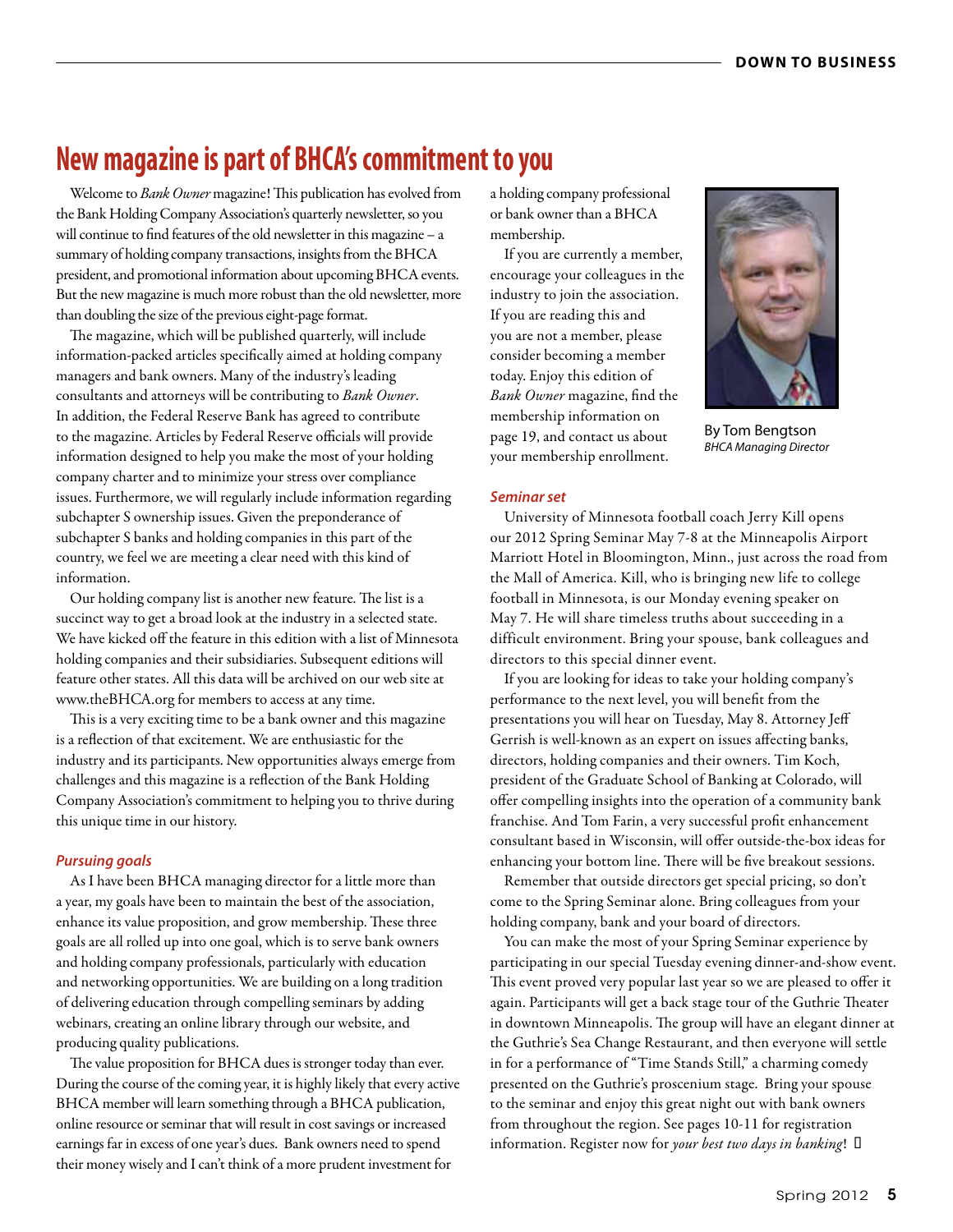# Ten advantages of the bank holding company structure

*Editor's note: The following is based on a webinar presented by attorneys Karen Grandstrand and Beau Hurtig of the Minneapolis-based law firm of Fredrikson & Byron, P.A.*

The holding company structure gives a bank and its owners many advantages. Following are 10 of the major benefits.

**No. 1** The first benefit relates to capital planning. Having a bank holding company can be useful if a bank needs additional capital or funds for an acquisition because a bank holding company can obtain a loan secured by the stock of the bank, which is often referred to as a "bank stock loan." The proceeds of the loan can then be dropped down into the subsidiary bank. The loan is generally repaid via dividends the bank pays to the holding company. This process is often referred to as "double leveraging" because it allows a bank to borrow through the normal course of its business, as well as via the bank holding company's bank stock loan.

**No. 2** The second advantage to having a bank holding company involves ownership planning. Nonvoting, preferred shares are a common tool used for estate planning. However, depending on the type of preferred shares, there may be a limit on how the shares are treated when determining a bank's Tier 1 capital. Having a bank holding company allows the use of nonvoting preferred shares and other equity instruments while allowing the bank to have only common stock, which is fully includable in its Tier 1 capital calculation.

An important tool related to ownership planning is the ability to redeem stock, which, if structured properly, can increase earnings per share and returns on equity, consolidate ownership, and provide liquidity to pay estate taxes or other outstanding debt. Banks typically need permission to reduce their outstanding capital or may be prohibited from doing so altogether under certain state laws. Conversely, a bank holding company may be able to redeem without regulatory approval under certain circumstances. For example, if the gross consideration for a redemption, when aggregated with the net consideration paid by the company for all such redemptions during the preceding 12 months, is equal to less than 10 percent of the company's consolidated net worth, regulatory approval may not be required, although there are

circumstances under which a bank holding company may want or need to consult with the Federal Reserve prior to a redemption of any size.

When considering a stock redemption, it is important to determine whether the redemption will trigger a change in control filing. This may occur, for example, if the redemption causes one shareholder to cross one of several potential ownership percentage thresholds, which would trigger the need to file a change in control notice.

**No. 3** The third advantage of having a holding company structure is that holding companies can offer expanded products and services. One of the reasons bank holding companies came to be was because banks were restricted from offering some products and services. Over time, regulators have loosened these restrictions, but some remain. For example, with respect to the sales of insurance, some states prohibit banks from offering certain insurance products.

**No. 4** Holding companies can offer a certain amount of operating flexibility for banking organizations, sometimes achieving enhanced economies of scale. Banking organizations may be able to save money by performing marketing, audit, or certain operational functions at the holding company level, particularly where the holding company owns more than one bank. Also, an organization may be able to negotiate better vendor rates at the holding company level if it is negotiating on behalf of several subsidiary banks at the same time.

**No. 5** A holding company usually can file a consolidated tax return. This allows the holding company to offset the profits of one subsidiary against the losses of another subsidiary, thereby allowing the banking organization to reduce its overall taxable income. In order to qualify to file a consolidated return, however, a holding company must own at least 80 percent of the voting stock of its subsidiary bank.

**No. 6** The sixth advantage of having a holding company is that geographic expansion is easier to accomplish in some cases. This is because interstate mergers involving two banks require that both banks be at least adequately capitalized before the merger, and well capitalized and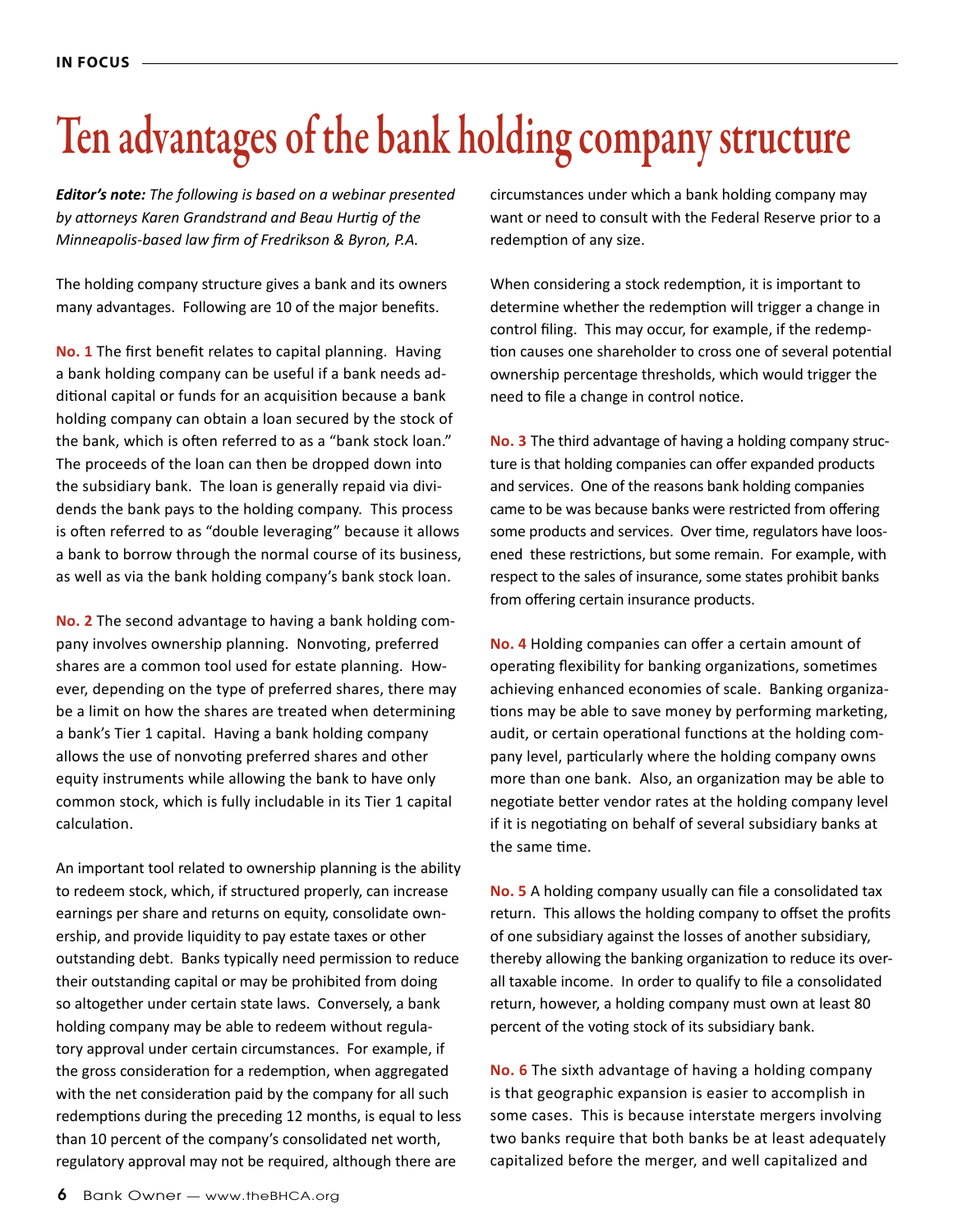well managed following the merger. The Bank Holding Company Act requires that only the bank holding company acquiring the out-of-state bank be well capitalized and well managed. That could be a valuable difference in some circumstances.

**No. 7** Sometimes a bank may be able to transfer certain assets to the bank holding company to remove them from

the bank's books. For instance, a bank may choose to move classified loans or OREO to the holding company so that the bank no longer needs to provide for these troubled assets within its allowance for loan and lease losses. This can improve the bank's capital position. Transfers to the holding company also occur in the context of mergers or acquisi-©iStockphoto.com/George Peters

tions. A bank that is in a position to sell may be able to obtain a higher premium if it has the ability to transfer some questionable loans to its holding company. Therefore, there may be more flexibility in negotiating and structuring transactions when a selling bank has a holding company.

In determining whether to transfer assets from the bank to the holding company, banks should consider Regulation W, which addresses transactions with affiliates. The holding company must pay fair value for the assets. One common pitfall to avoid when transferring assets to a holding company relates to sharing employees. It is often convenient to have a bank employee continue to administer a loan after it has been transferred to the holding company. In such cases, the bank needs to make sure the holding company adequately compensates the bank for the employee's services; otherwise, the bank may violate Regulation W.

Another consideration when transferring assets is whether the holding company needs Federal Reserve approval to engage in a new activity (for example, if it will be servicing loans for the first time). Also, the holding company may need to establish policies and procedures for these activities. **No. 8** Related to the above benefit of transferring OREO and loans to the holding company, the holding company can also buy the bank premises or building and lease it back to the bank. This relieves the bank from having to hold capital against the building.

**No. 9** The ninth advantage to a holding company structure also relates to mergers and acquisitions. Banks that are in the market to buy or merge with another bank may find it helpful to have a bank holding company because there is more flexibility in structuring the transaction. For example, the holding company could buy the target charter and keep the two banks separate for a period of time. This can give the organization time to integrate the newly acquired charter into the organization and give the banks more time to take care of data processing conversion, coordination of marketing and investment strategies and so on.

> **No. 10** The final benefit relates to corporate governance. If the bank holding company is the bank's sole shareholder, gaining shareholder approval for bank activities is easier. Such approval may be necessary for corporate governance changes or merger activities. If a bank has no holding company, it generally must obtain shareholder approval via a shareholder meeting. Prior to the meeting, the board

must provide shareholders with notice of the meeting, which usually must be sent ten or more days before the meeting depending on applicable law and the bank's corporate governance documents. Further, when there are numerous shareholders who need to approve the transaction, it may be more difficult to obtain the votes necessary to approve the measure.

If however, the bank has a holding company, that company is the sole shareholder. In such cases, the board of directors of the holding company can authorize an officer of the company to adopt a written action on behalf of the holding company as the bank's sole shareholder, avoiding the need to send out notice or negotiate with multiple shareholders. This provides the flexibility to take action quickly and decisively at the bank level.  $\Box$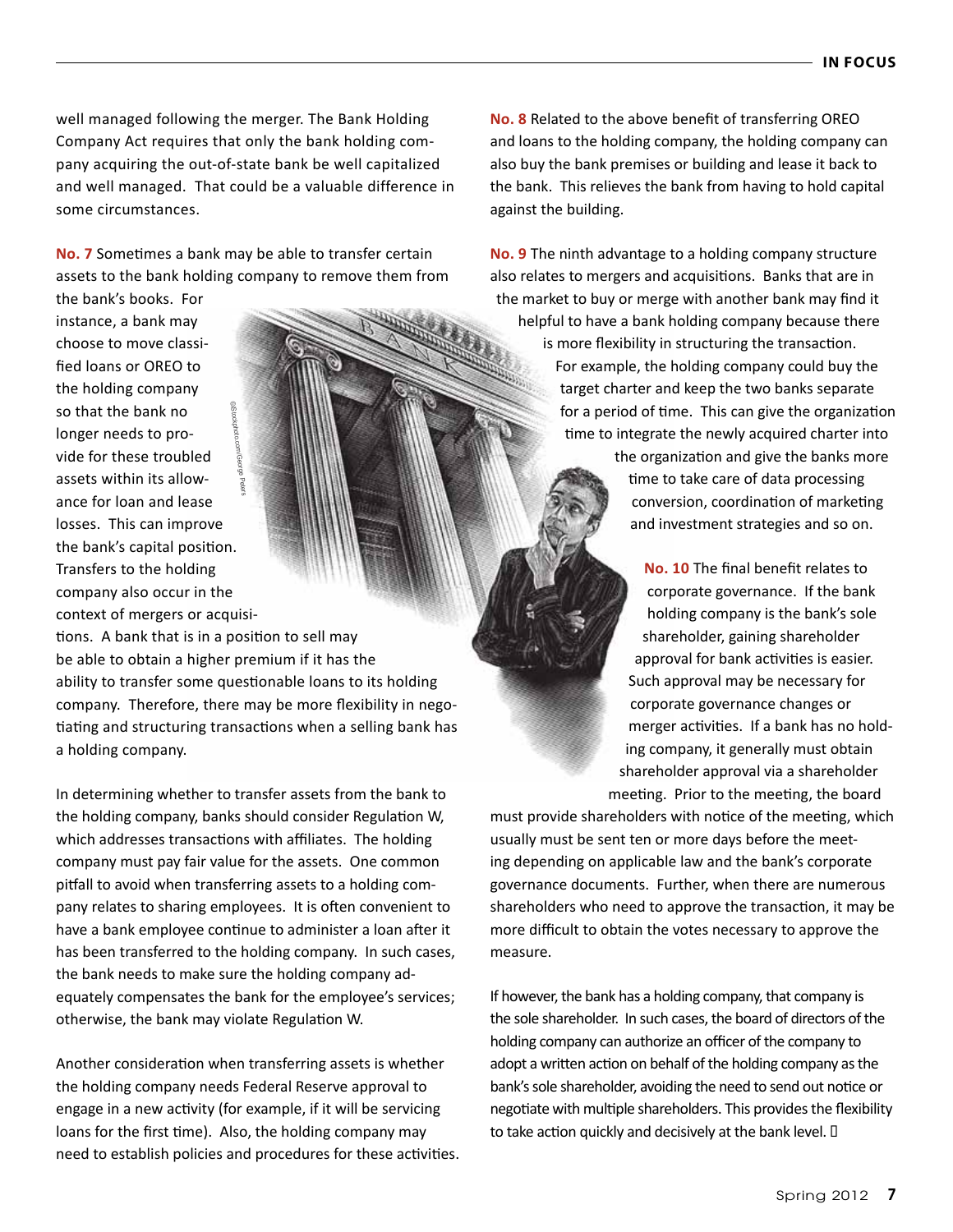# Tax Considerations for the Subchapter S Bank

**By Linda Koerselman and Paul Sirek**

#### **The S corporation election** has

been very valuable for community banks and their shareholders since Congress first made it available to them for the 1997 tax year, providing an optimal tax-efficient structure that has provided numerous benefits. However, as with any elective tax structure, it is good practice for a community bank and its shareholders to evaluate the following items annually:

• Conduct due diligence to ascertain that the company's S election remains valid; and

• Re-evaluate whether the S corporation structure is still the optimal structure for the bank and its shareholders

#### **Due Diligence**

Generally, due diligence to assure no transactions or events occur to terminate a company's S corporation election should be an ongoing process. Many companies use year-end tax planning as a time to revisit their S corporation eligibility requirements.

• If shares are transferred to new shareholders during the year, a company needs to be cognizant of whether the company is still in compliance with the 100-shareholder limit of S corporations.

• If new shareholders are brought into the ownership, it needs to be confirmed that they are eligible shareholders. Certain trusts that receive shares should be reviewed immediately to determine whether an election needs to be made to permit them to hold S corporation stock, and

it should be confirmed that individuals that acquired stock are only citizens or residents of the U.S.

• Certain transactions should also be carefully planned to assure that a corporation does not unintentionally create a second class of stock. Paying distributions to shareholders who are disproportionate to their ownership in the company could potentially create this issue.

• If all shares do not have equal liquidation and/or distribution rights pursuant to a shareholder agreement, this could also create a second class of stock for purposes of determining S corporation eligibility. Nonvoting and voting stock are not considered different classes of stock for this purpose, generally the IRS looks for equal distribution and liquidation rights when determining whether a corporation has a single class of stock or not.

The restrictions on the number and types of shareholders discussed above, and the single class of stock requirement for S corporations can sometimes make it difficult for a community bank to raise new capital. Many potential investors, including IRA's, partnerships, and C corporations, are currently not eligible to become new shareholders in an S corporation, limiting the pool of capital that is available to an S corporation. This eligibility issue leads us to our next topic.

#### **Re-evaluating the S election**

As mentioned earlier, the S corporation election has been a very valuable tax structure in community banks for the past several years. However, as economic climates and competitive environments change, so do the

characteristics of the community banks that operate in those environments. Over the last few years, many community banks have been re-evaluating whether the S election is still the optimal tax structure for their bank and shareholders.

Why would a holding company revoke the S Election? Some reasons for revocation are:

• In some cases, S corporation holding companies and banks have been unable to pay cash distributions to shareholders to reimburse them for the tax liability from the bank's passthrough earnings. A regulatory order that does not permit a bank to pay dividends to its holding company, limits the amount of cash available to pay to shareholders for taxes.

• Some holding companies are deferring interest payments on trust preferred securities during this economic cycle, and generally those agreements do not permit a company to pay cash distributions to their shareholders during that deferral period.

• If a bank is in the position where it cannot pay dividends for taxes, the revocation of the S election may enable the bank to record a deferred tax asset which may result in an increase in capital. Talk to your accountant about this issue to see if it would be beneficial to the bank's capital currently or in the future.

In summary, significant cash flow burden on shareholders would result if they were forced to pay income tax on the bank's pass-through income using their own, personal liquidity sources.

The 2010 Dodd-Frank Act put forth the now statutory requirement that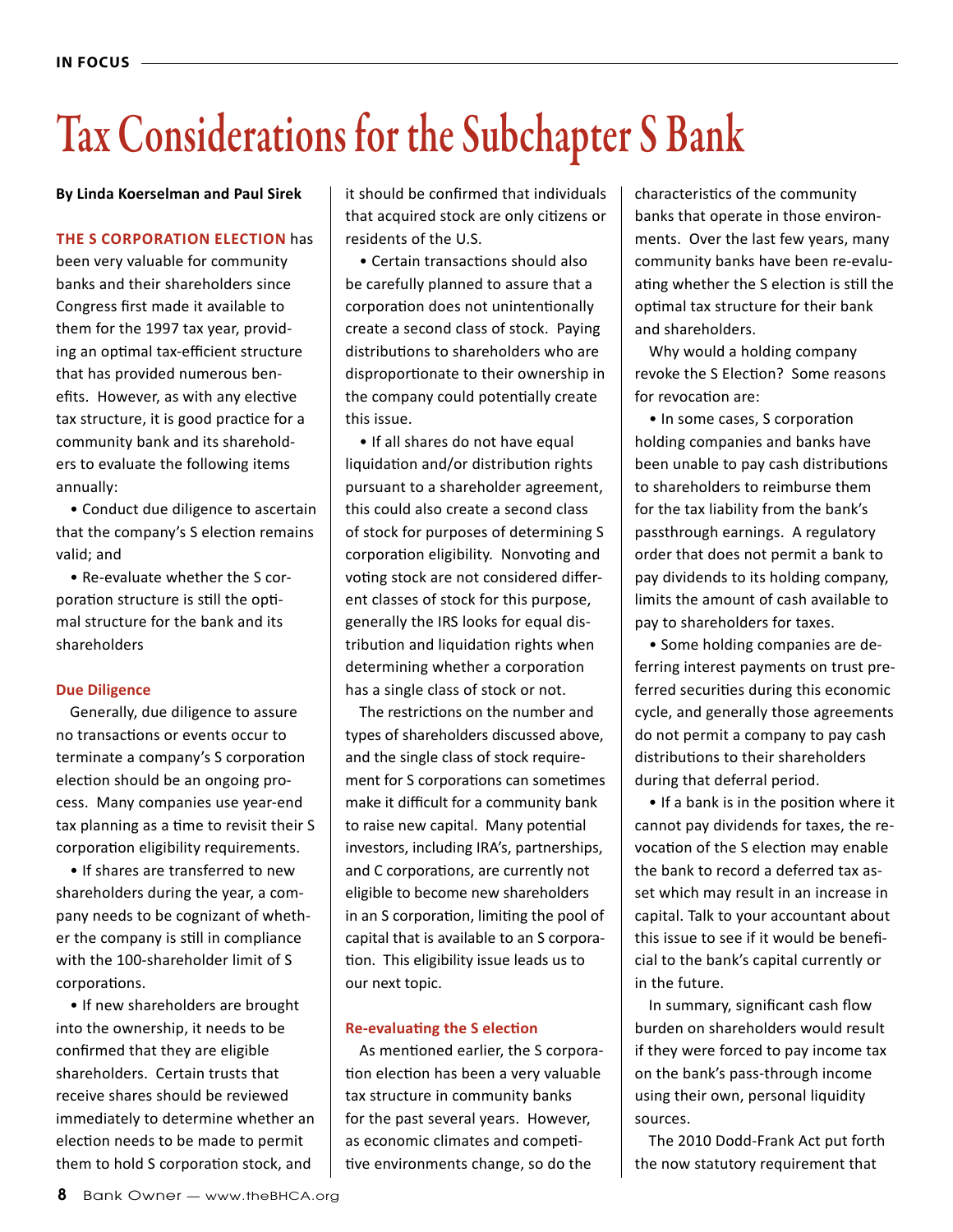a holding company must act as a "source of strength" for its bank. This creates some uncertainty for some S corporations about the level of cash distributions that will be able to be paid to shareholders in upcoming years, whether that amount will be mildly restricted or severely restricted is currently not clear.

Also during recent years, many community banks experienced some credit issues that created large taxable losses. This effectively drove their Accumulated Adjustment Account (AAA) to a small or even negative balance. The AAA is the tax account that is used to measure the amount of tax-free cash distributions that can be paid to shareholders…it is like an S corporation's undivided profits account. It is increased each year by items of income, and decreased each year by items of deduction and distributions, cumulatively since the company made the S election. If large losses drove that balance negative, the S corporation needs to "earn through" the negative AAA balance before any tax-free distributions can be paid to shareholders again, causing the potential for either tax-inefficient taxable distributions to be paid to shareholders to reimburse them for their tax liabilities, or for a delay in cash distributions until enough taxable income has passed through to bring the AAA balance back to a positive balance again, which could cause a cash-flow crunch for shareholders. In some cases, "passive" shareholders (generally, those who do not spend 500 or more hours annually on bank activity) will have prior year suspended passive loss carryovers to use to offset future S corporation earnings. However, some passive shareholders have *deducted* the losses of prior

years already against other passive income (not bank related). The tax refunds and other prior year benefits from S corporation pass-through losses may have been spent already which makes it difficult for the shareholders to pay income tax on pass-through earnings without any cash from the S corporation.

Some S corporation shareholders are wary of the prospect of rising individual income tax rates on S corporation pass-through earnings, as well as the 3.8 percent health care surtax that takes effect in 2013 on "passive" income that could come from an S corporation. This could increase the tax distribution needs of certain community banks to their shareholders for tax distributions, and could cause some issues if the banks are not able to pay those additional distributions due to capital or liquidity issues.

When the shareholder restrictions placed on S corporations limit certain

| <b>CFPB</b><br><b>JOURNAL</b>                                                                                                                                                                                                                                                                                                                                                                                                                                                                                                                                                                                                                                                                                                                                      | AT AL<br><b>PERTILLE</b>                                                                                                                                                                                                      |                                                           |
|--------------------------------------------------------------------------------------------------------------------------------------------------------------------------------------------------------------------------------------------------------------------------------------------------------------------------------------------------------------------------------------------------------------------------------------------------------------------------------------------------------------------------------------------------------------------------------------------------------------------------------------------------------------------------------------------------------------------------------------------------------------------|-------------------------------------------------------------------------------------------------------------------------------------------------------------------------------------------------------------------------------|-----------------------------------------------------------|
| Norma e da 2008, constituirse additionale de Mondale Academie Concert France<br>structures from and internal success, on one of the panel. So well after<br>technologie and without the local contract of the forms can won't be account also<br>in Post-Funk Visit Amerikans and European Position Air 2010. An Finish Re-<br>Results consistent which presion actions future PPR execution racibic<br>silvers and collected with 1974 with. And revolve generationly applied to the Brook by Publiship is<br>dep white 1976 during the called FRID metric selection and what advance to the<br>led at the spain (gift nonse timins page. Must report is a harm our best-plane and a factories to<br>look of the call "allower<br>alone at De 1778 Quantities and | dealer catalog in air (2774) school kil                                                                                                                                                                                       | PR sales                                                  |
| <b>ATACH REGISTER</b><br>signal interior<br>All I may consent to color APM To permise.<br>deputy checks 1.0, Janisburg<br>in the Brazilia, the Manual is ol probe to believing                                                                                                                                                                                                                                                                                                                                                                                                                                                                                                                                                                                     | an expert of the content service content<br>to create the schedule for convergences<br>from this first couple to get discussively by<br><b>Andrew Printer Castle for Business</b>                                             |                                                           |
|                                                                                                                                                                                                                                                                                                                                                                                                                                                                                                                                                                                                                                                                                                                                                                    |                                                                                                                                                                                                                               |                                                           |
| <b>UPS at calculation and and the local and the context</b><br>backup cannon colorador that had color, has<br>SERVICE CHARTERSTEIN AUTORITY / VIRGI<br>canno with model state 10-20 states of appreciation<br>tax drivate, are an excellent<br>Analyz chief continues apparent factories and<br>in the proportional resource and press<br>published and the company's state of the following against<br><b>CLARKER</b>                                                                                                                                                                                                                                                                                                                                             | SFTS -ANNUAL BUSINESS GLOS<br>seniority seals around inance server<br>sale-francisk den menne sierdnas-antrap<br>armam is ran rate virtual beginning & into<br>Stenbra-Fund Texner Inc. (808 de1te)<br>present a cause street | <b>Cor SASE</b><br><b><i><u>In Bremen Barbass</u></i></b> |

Sign up for a FREE weekly update by entering your email address in the box in the upper right corner of the home page.

#### www.CFPBJournal.com

**Fredrikson** 

investors who can invest additional capital into the bank *and* potential cash flow issues result from regulatory commitments, some community banks may need to re-evaluate the viability of their S election and decide to voluntarily revoke the election. Once revoked, a company generally must wait five years to make the S election again. Many companies that have revoked their S elections plan to make the S election again in the future, when their organization's cash flow situation is in a position to realize the benefits that an S election provides.

If a community bank is in a position to provide shareholders with cash flow for tax distributions and beyond, the S corporation structure is still very beneficial and worth implementing processes to make certain that valuable election is protected.

*Linda Koerselman and Paul Sirek are accountants with Eide Bailly, Mankato and Minneapolis, Minn.* 

The Consumer Financial Protection Bureau could be the most powerful regulator ever created by Congress. NorthWestern Financial Review magazine and the Minneapolis-based law firm of Fredrikson & Byron have teamed up to create the CFPB Journal, a new online resource delivering timely information about the CFPB.

#### You and your compliance officer need the CFPB Journal! We invite you to visit

#### www.CFPBJournal.com often.

**NORTHWESTERN** 

FINANCIAL REVIEW

Follow CFPB developments, learn how others are complying with CFPB rules, and monitor general public reaction to the Bureau by checking in several times per week. Check out CFPB Journal today!

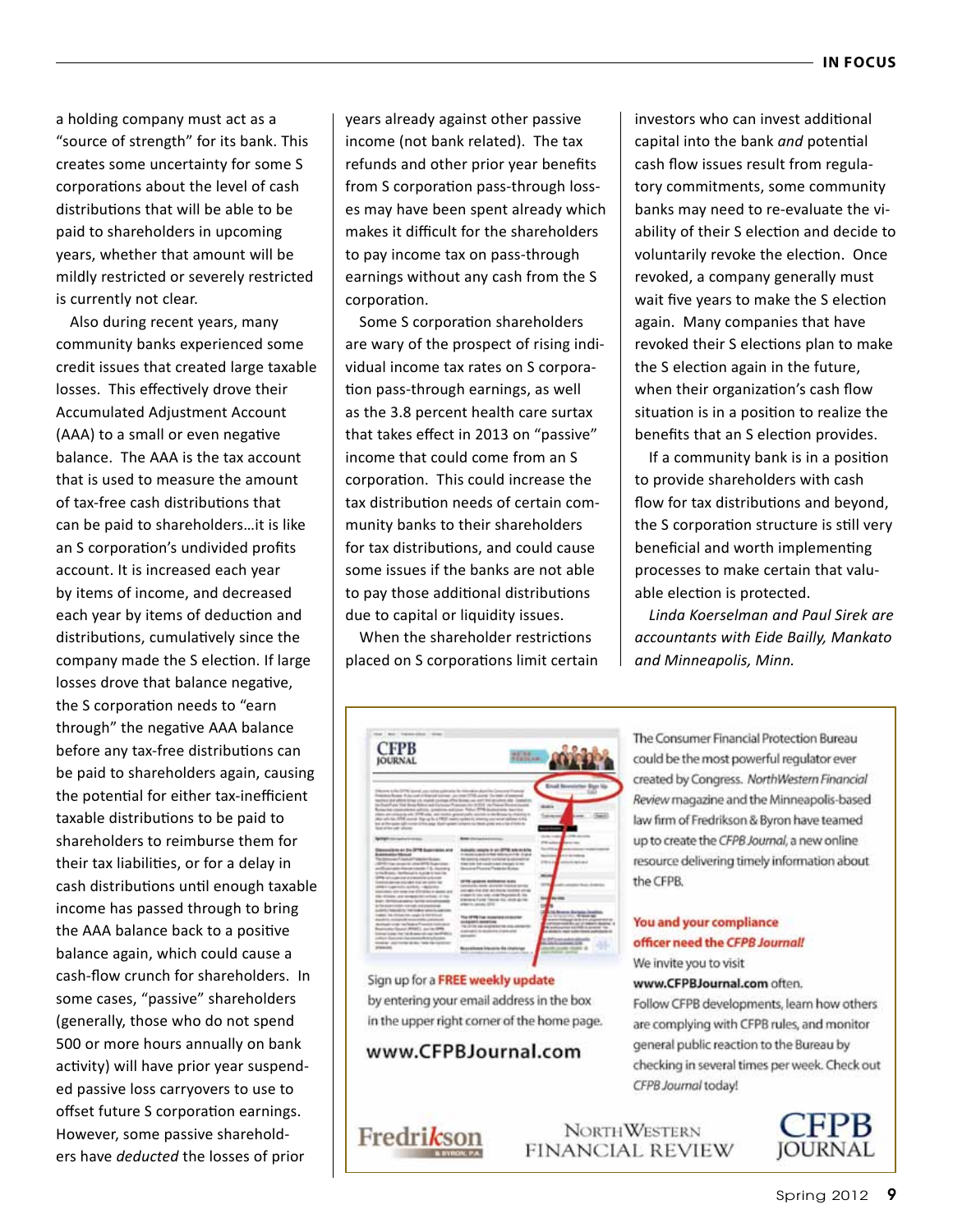# *Climbing to new heights!*

**The Bank Holding Company Association Spring Seminar is set for Monday and Tuesday, May 7-8, 2012 at the Minneapolis Airport Marriott Hotel in Bloomington, Minn.** 

#### **Climb to new heights at the BHCA Spring Seminar.**

#### *Bring:*

YOUR DIRECTORS. Outside directors of member institutions get a special discounted rate on seminar registration

#### Business cards.

BHCA seminars are known for the best industry networking available. Meet other bank owners throughout the region.

#### Your spouse.

The Seminar hotel is located across the street from the world famous Mall of America. Plus, a special Tuesday evening event is planned for dinner and a show at the Guthrie Theater.

#### **Register online today at**

### **www.theBHCA.org**

**or call 1-800-813-4754**

### *Special Keynote Address by Jerry Kill!*

 $\triangleright$  **Jerry Kill** was named head coach of the University of Minnesota Golden Gopher football program on December 7, 2010.

Kill came to Minnesota after spending three seasons on the sidelines at Northern Illinois University where he led the Huskies to three consecutive bowl games. With the 2012 season just a few months away, Kill talks



about what it takes to build a winner. Coach Kill will talk about building on his inaugural Gopher season and provide insights into the future of college football and the Gophers. Most importantly, he will share the timeless truths for succeeding in difficult times.

### *Bonus Event! Time Stands Still*

Stay for a special á la carte event on Tuesday, May 8. Join your BHCA colleagues for a backstage tour, dinner and the show "Time Stands Still" at the Guthrie Theater in downtown Minneapolis. If you are coming in from out of town, bring your spouse, stay an extra night, and make the most of your seminar trip with this unique social outing.

#### *Climb to new heights with these great presenters:*

 $\triangleright$  Attorney **Jeffrey Gerrish,** who specializes in work with community bankers, directors and owners. He will focus on issues surrounding familyheld and closely-held institutions.

w Consultant **Tom Farin** of Madison, Wis., will share ideas for maximizing profitability and making the most of your banking enterprise.

#### $\triangleright$  Tim Koch,

president of the Graduate School of Banking at Colorado, will look at planning and risk management for your bank and holding company.

#### $\triangleright$  **S**pecial guest

award-winning KSTP Sports Broadcaster **Joe Schmit** speaking on the "Pursuit of Happiness." Joe talks from the heart about beating cancer, overcoming adversity and he shares lessons he has learned



from athletes he has covered for the past three decades.

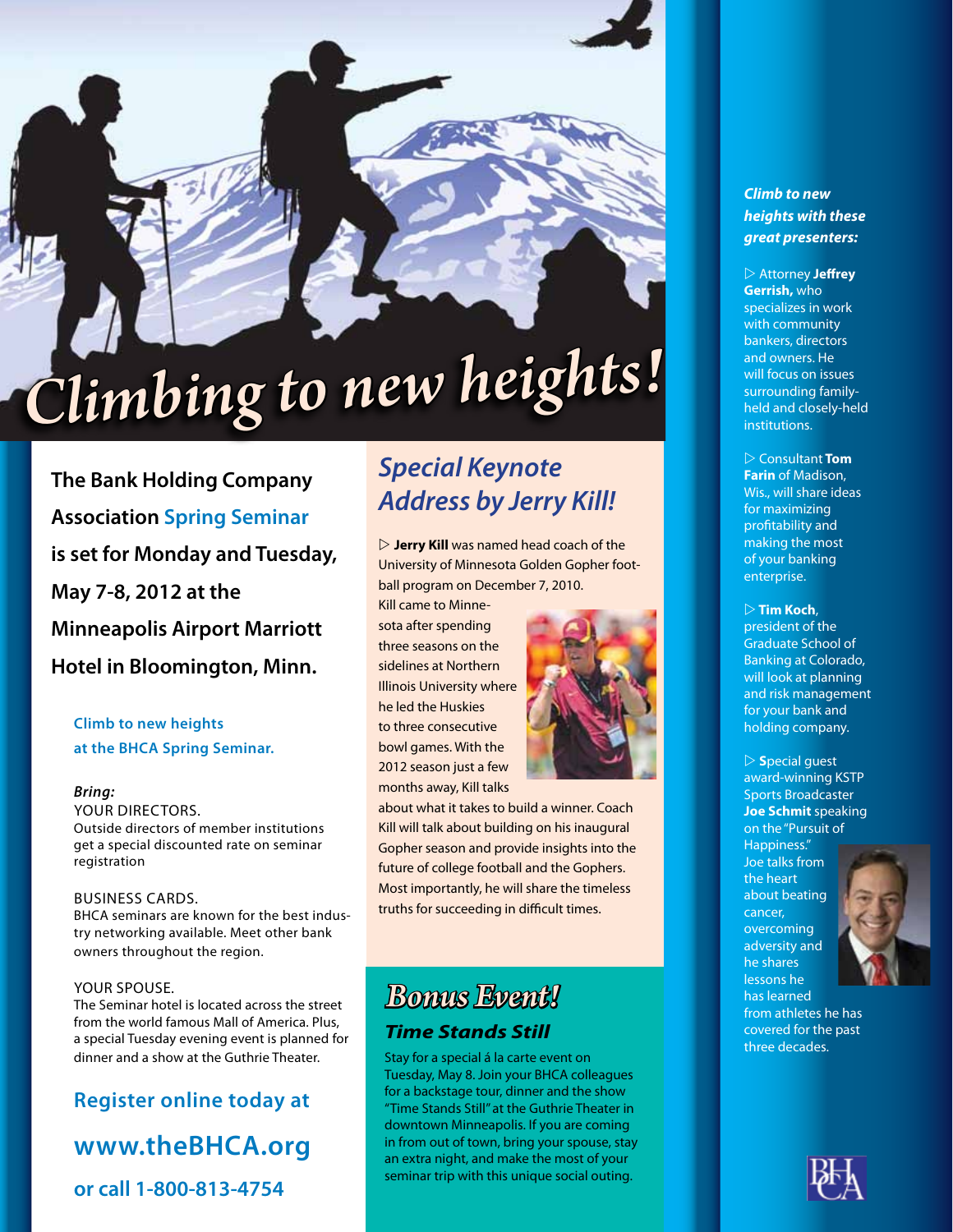### *Bank Holding Company Association Spring Seminar Registration ~ May 7-8, 2012*

**Two ways to register:** Complete this form and return with your check, or register online and pay by credit card at **www.theBHCA.org**

| <b>Personal Information:</b>                                                                                   |       |                        |               |
|----------------------------------------------------------------------------------------------------------------|-------|------------------------|---------------|
| Name                                                                                                           |       |                        |               |
| Company Name and the company of the company of the company of the company of the company of the company of the |       |                        |               |
|                                                                                                                |       |                        |               |
|                                                                                                                |       |                        |               |
|                                                                                                                |       |                        |               |
| Are you a BHCA member or associate member?                                                                     |       | $Yes$ No $N$           |               |
| <b>REGISTRATION OPTIONS:</b>                                                                                   |       |                        |               |
| Monday, May 7 - Reception, Dinner and Program                                                                  |       |                        |               |
| Fee Schedule Per Person:                                                                                       |       |                        | Number Amount |
| Members, Associate Members and their Guests:                                                                   | \$75  |                        |               |
| Outside directors from member institutions:                                                                    | \$50  |                        |               |
| *Non-members:                                                                                                  | \$125 | <u> Tanzania (Carl</u> |               |
| Tuesday, May 8 - Seminar                                                                                       |       |                        |               |
| Fee Schedule Per Person:                                                                                       |       | Number                 | Amount        |
| Members, Associate Members and their Guests                                                                    | \$225 |                        |               |
| Outside directors from member institutions                                                                     | \$125 | $\sim$ $\sim$          |               |
| *Non-members                                                                                                   | \$325 |                        |               |
| <b>Tuesday evening at the Guthrie Theater</b>                                                                  |       |                        | Number Amount |
| Includes transportation, backstage tour,<br>dinner and one ticket to "Time Stands Still"                       | \$125 |                        |               |
| <b>Memberships dues, if applicable</b>                                                                         |       |                        | Amount        |

Annual dues for *new members only*: \_\_\_\_\_

*Total amount enclosed:* **\$\_\_\_\_\_\_\_\_\_**

*Please indicate dietary restrictions here:* 

For overnight hotel reservations, contact the Minneapolis Airport Marriott Hotel direct at 952-854-7441 by April 16 and mention you are attending the Bank Holding Company Association seminar. **Our block room rate is \$145 per night**. After April 16, the room rate is \$210 per night.

The cost of the meals, entertainment and breaks included in the registration fee for this meeting are estimated at \$50 for the Monday evening session and at \$75 for the Tuesday seminar session. This information is provided for your tax records in keeping with IRS deductibility provisions.

Cancellation Policy: Paid registrants who cancel their seminar registration at least 72 hours before the program will receive a full refund; if fewer than 72 hours, a \$50 administrative fee will be deducted.

#### *Mail completed registration form with your check to:*

Bank Holding Company Association 7400 Metro Blvd., No. 217 Edina, MN 55439

For additional information, call **952-835-2248** or **1-800-813-4754** Fax: 952-835-2295

#### **www.theBHCA.org**

### *Not yet a member of BHCA?*

\*If you are not currently a BHCA Member or Associate Member, you may choose to pay the non-member rate, **or become a member with this registration and pay the member rate.** Include your 2012 dues to begin your membership immediately.

#### *Member dues are as follows (select one)*:

- $\Box$  For bank holding companies with assets of less than \$50 million: **\$400**
- $\Box$  For bank holding companies with assets of \$50 million to \$100 million: **\$500**
- $\Box$  For bank holding companies with assets of \$100 million to \$250 million: **\$600**
- $\Box$  For bank holding companies with assets of \$250 million to \$500 million: **\$750**
- $\Box$  For bank holding companies with asset over \$500 million: **\$1,000**
- $\Box$  Associate membership (companies that are not bank holding companies): **\$500**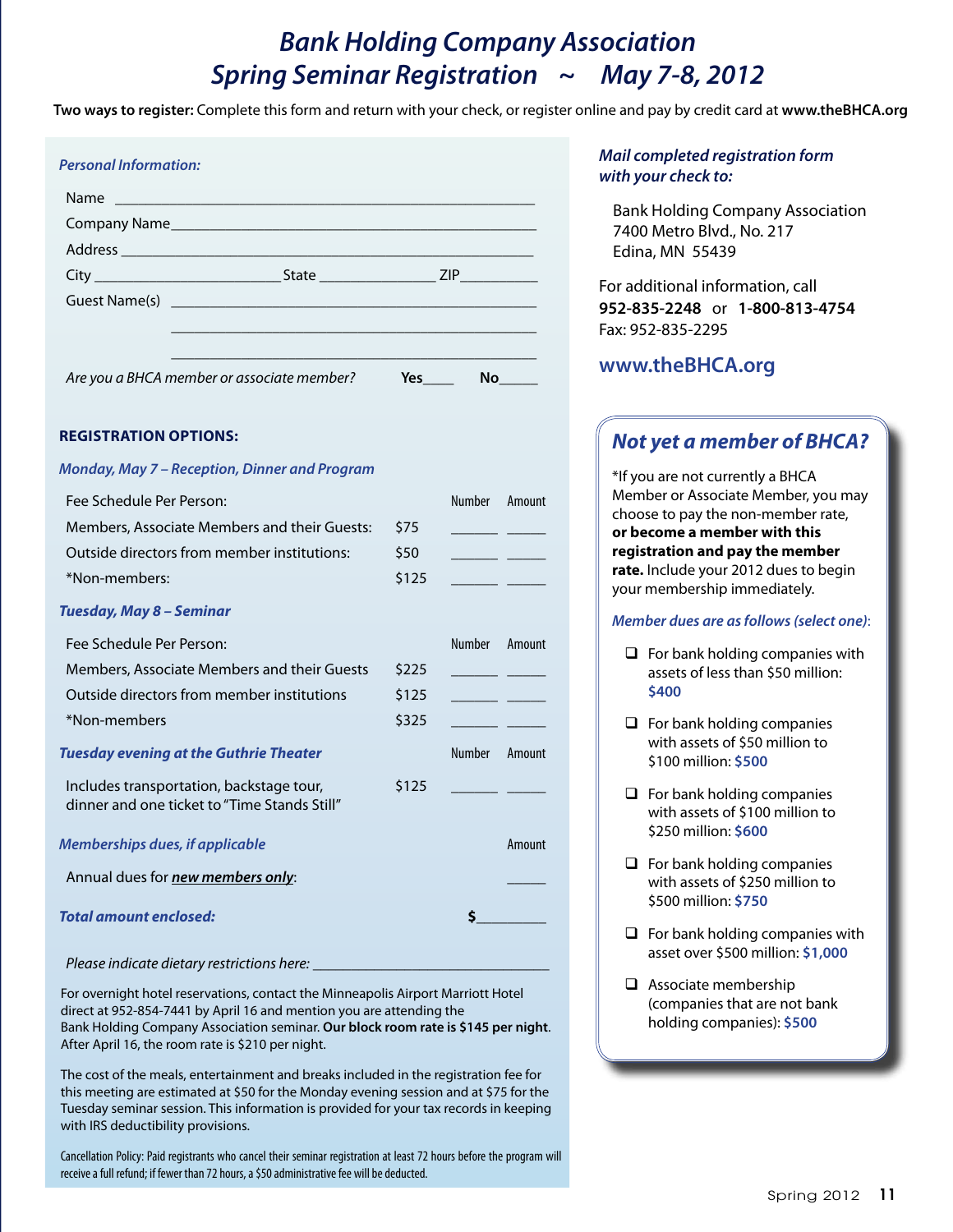# Fed Notes

The Federal Reserve Bank of Minneapolis supervises approximately 530 top-tier bank holding companies and 24 savings and loan holding companies in the Ninth Federal Reserve District, a region consisting of Montana, the Dakotas, Minnesota, the western portion of Wisconsin, and the Upper Peninsula of Michigan.

The Reserve Bank conducts a wide range of outreach to supervised institutions and has long worked with the Bank Holding Company Association as a partner in these efforts. We believe outreach offers a low cost tool to clarify expectations with supervised firms and, as a result, to reduce regulatory burden. This regular column for *Bank Owner* magazine is a new part of our partnership. To comment on this article or any supervisory matter, contact me at 612-204-5176 or ron.feldman@mpls.frb.org.

*Ron Feldman senior vice president Federal Reserve Bank of Minneapolis*

# **Federal Reserve now supervising savings and loan HCs**

#### *By Matthew D. Diette*

On July 21, 2011, pursuant to the Dodd-Frank Wall Street Reform and Consumer Protection Act of 2010, the Federal Reserve assumed responsibility for the supervision of more than 400 savings and loan holding companies (SLHCs). There are 24 SLHCs under supervision in the Ninth District: two with consolidated assets in excess of \$50 billion, one with consolidated assets slightly over \$1 billion, and the balance representing organizations whose primary asset is a savings association with total assets less than \$1 billion (small shell companies). Although five of the six states within the Ninth District are represented in the SLHCs population, twenty of the companies are located in Minnesota.

The Federal Reserve plans to apply its supervisory program for bank holding companies to SLHCs to the fullest extent possible. The large and complex organizations will be supervised consistent with the Federal Reserve's current consolidated supervision program for large and regional holding companies. The small shell SLHCs will be supervised the same as small shell BHCs.<sup>1</sup>

Under this program, the Federal Reserve Bank of Minneapolis will conduct an off-site review of each small shell company upon receipt of the examination report of the lead savings association, using financial and other information provided to the Federal Reserve by the organization and other supervisory agencies. The off-site review process includes verbal communication with the SLHC's management. If the information obtained off site is not sufficient to determine the overall financial condition of the SLHC, the Reserve Bank will conduct an on-site review. To-date, the Reserve Bank has conducted five off-site reviews and no on-site reviews.

The Federal Reserve knows it will take time to acquaint SLHCs with its supervisory policies and approach. As such, the Federal Reserve is transitioning SLHCs to its rating system for BHCs.<sup>2</sup> A key part of the transition is assigning an "indicative rating" for the first off-site review, which indicates to the SLHC how it would be rated if the BHC rating system was formally applied.

For small shell BHCs, the Federal Reserve relies significantly on the rating of the primary bank supervisor in assigning a holding company rating when the underlying bank is in satisfactory financial condition. This same approach will govern the ratings of small shell SLHCs.

Another area of note for SLHC supervision concerns dividend payments by a savings association to its holding company. Any savings association that is a subsidiary of an SLHC must provide notice to the Federal Reserve at least 30 days before declaring a dividend.<sup>3</sup> The 30-day prior notice is required by statute; there is not a similar statute for bank subsidiaries of BHCs. This Reserve Bank evaluates the savings association's notice, working closely with its primary supervisor. To date, this Reserve Bank has processed 21 prior dividend notices.

On December 23, 2011, the Federal Reserve issued a final notice of its approval of Federal Reserve regulatory reporting requirements for most SLHCs. The Federal Reserve has approved a two-year phase-in period for all but a limited number of exempted SLHCs; reporting requirements will begin with the March 31, 2012, reporting period. Affected SLHCs will be required to submit the appropriate financial statements in the FR Y-9 series of reports in 2012, as well as the Annual Report of Bank Holding Companies—FR Y-6 report for fiscal year ends beginning December 31, 2012. Beginning in 2013, affected SLHCs will be required to submit all regulatory reports applicable to the SLHC, depending on the size, complexity, and nature of the holding company.

*Matthew D. Diette is a field supervisory manager and is the central point of contact for SLHC supervision in the Ninth District. Reach him at 612-204-5152 or Matt.diette@mpls.frb.org.*

<sup>1</sup> See SR letter 02-1: Revisions to Bank Holding Company Supervision Procedures for Organizations with Total Consolidated Assets of \$5 Billion or Less for a description of the shell program.

<sup>2</sup> The rating system focuses on Risk Management, Financial Condition, and Impact of nondepository entities on the subsidiary depository institutions and is often called an RFI rating. The RFI is described in SR letter 04-18: Bank Holding Company Rating System.

<sup>3</sup> For more details see SR letter 11-13: Guidance Regarding Prior Notice with Respect to Dividend Declarations by Savings Association Subsidiaries of Savings and Loan Holding Companies.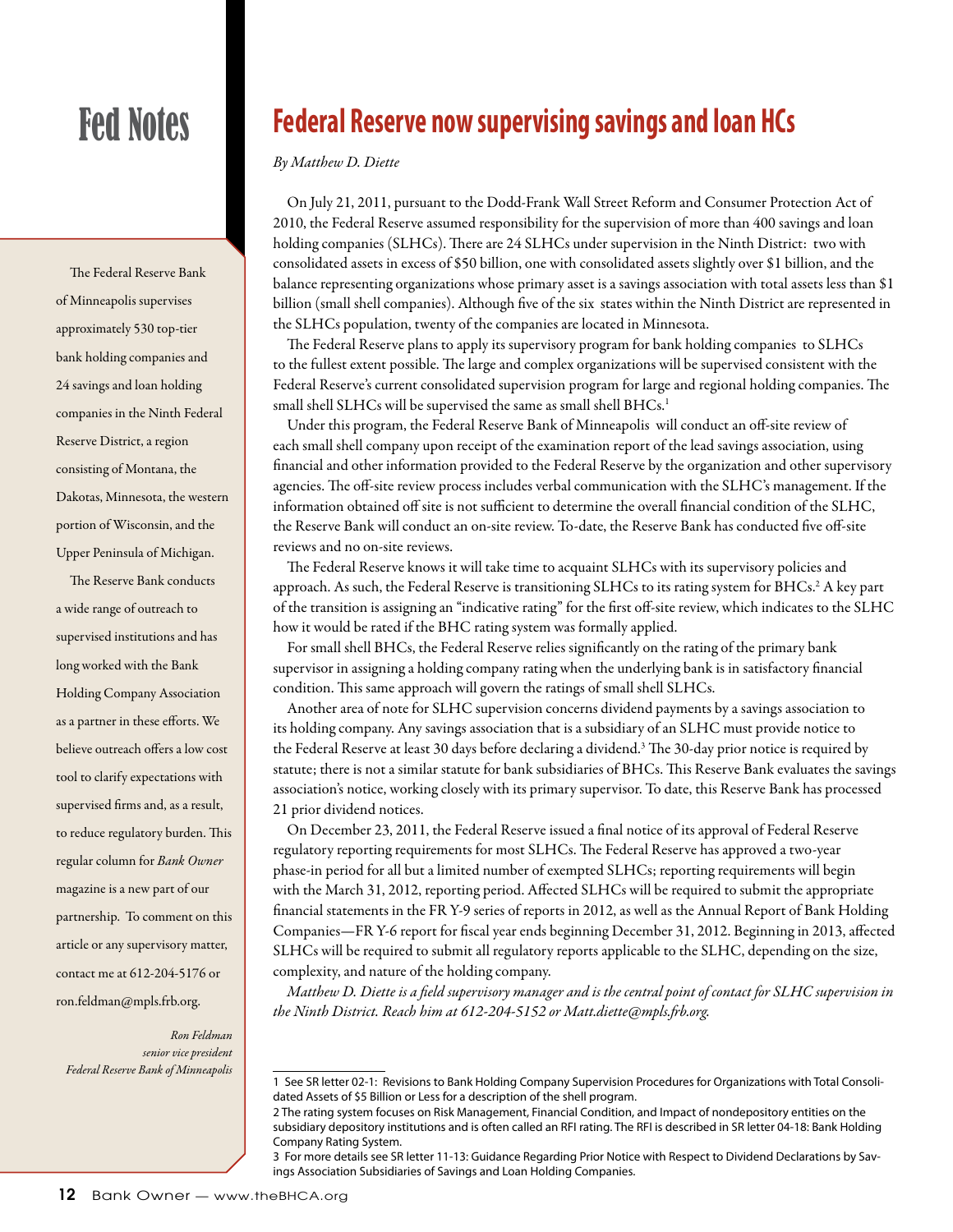# Holding **Company Transaction** Report

Here are selected first quarter 2012 bank holding company filings with the Federal Reserve Banks of Chicago, Minneapolis, Kansas City and St. Louis.

 $\triangleright$  Midwest Bankcentre, Lemay, Mo., authorized to establish a branch in Pagedale, Mo.

 $\triangleright$  JCK, Inc., Junction City, Kan., authorized to become a bank holding company and to acquire First National Bank and Trust Company, Junction City.

 $\triangleright$  Town and Country Bank, Springfield, Ill., authorized to purchase the Quincy, Ill., branch of Associated Bank, N.A., Green Bay, Wis.

 $\triangleright$  Isabella Bank, Mt. Pleasant, Mich., filed to establish a branch in Saginaw County, Mich.

 $\triangleright$  River Valley Bancorp ESOP and Trust, Madison, Ind., filed to acquire up to 24.99 percent of River Valley Bancorp, Inc., Madison, Ind.

 $\triangleright$  The Farmers and Mechanics Bank, Galesburg, Ill., authorized to purchase two Galesburg branches of Associated Bank, N.A., Green Bay, Wis.

 $\triangleright$  First Financial Corp., Wellington, Kan., authorized to acquire The Caldwell State Bank in Caldwell, Kan., and to merge it with its First National Bank in Wellington; resulting bank to be called Impact Bank.

 $\triangleright$  State Bankshares, Inc., Fargo, N.D., authorized to acquire First Hawley Bancshares, Inc., Hawley, Minn., and thereby acquire First National Bank.

 $\triangleright$  New West Banks of Colorado. Inc. ESOP Trust, Greeley, Colo., authorized to become a bank holding company and to acquire shares of New West Banks of Colorado, Inc., Greeley, and New West Bank.

 $\triangleright$  MinnDak Bancshares, Inc., Park Rapids, Minn., authorized to become a bank holding company and to acquire Kent Bancshares, Inc., Kent, and thereby acquire Kent State Bank.

 $\triangleright$  Country Club Bank, Kansas City, Mo., authorized to establish a branch at One Ward Parkway, Kansas City, and to increase its investment in bank premises.

 $\triangleright$  First Farmers Bank and Trust Company, Converse, Ind., filed to merge with Citizens National Bank of Paris, Ill., and thereby establish four branches.

 $\triangleright$  ANB Bank, Denver, filed to merge with Premier Bank, Lenexa, Kan., and establish two branches in Lenexa, and branches in Overland Park, Kan., Kansas City, Mo., and Chesterfield, Mo.

 $\triangleright$  Cabool State Bank ESOP, Cabool, Mo., authorized to increase its ownership of Cabool Bancshares, Inc., up to 31.95 percent from 30.92 percent and thereby increase its control of Cabool State Bank.

 $\triangleright$  Cottonwood Valley Bank, Cedar Point, Kan., authorized to merge with Pilsen State Bank, Lincolnville, Kan., and establish a branch.

 $\triangleright$  Cornerstone Bank, York, Neb., filed to purchase certain assets and assume certain liabilities of Frontier Bank, Davenport, Neb., and establish a branch.

 $\triangleright$  Prime Time Investments Group. LLC, Wray, Colo., filed to become a bank holding company through the acquisition of 79.2 percent of Investment Opts, LLC, Bethune, Colo., and the acquisition of 48 percent of FarmBank Holding, Inc., Greeley, Colo., parents of FirstFarm Bank, Greeley.

 $\triangleright$  Commerce Bank, Kansas City, Mo., authorized to establish a branch in Kirkwood, Mo.

 $\triangleright$  Burling Bancorp, Inc., Chicago, authorized to become a bank holding company and to acquire Burling Bank, Chicago.

 $\triangleright$  Perham State Bancshares, Inc., Perham, Minn., authorized to acquire Farmers State Bank of Dent, Minn.

 $\triangleright$  Teton Financial Services, LLC. Wilson, Wyo., authorized to become a bank holding company and to acquire Rocky Mountain Bank, Jackson, Wyo.

 $\triangleright$  Western State Agency, Inc., ESOP & Trust, Devils Lake, N.D., filed to increase its ownership of Western State Agency, Inc., to 43.25 percent from 28.81 percent.

 $\triangleright$  The Northern Trust Company, Chicago, filed to establish a branch in Lake Forest, Ill.

 $\triangleright$  Corporate Merchant Services Inc., Lake Mary, Fla., filed to become a bank holding company by acquiring Northern Star Financial Inc., Mankato, Minn., and thereby acquire Northern Star Financial, Inc.

 $\triangleright$  American Trust & Savings Bank, Dubuque, Iowa, authorized to establish a branch in West Des Moines, Iowa.

 $\triangleright$  FirstBank, Lakewood, Colo., filed to establish a branch in Chandler, Ariz.

 $\triangleright$  Central Financial Corp., Hutchinson, Kan., authorized to acquire shares of TTAC Corp., Manhattan, Kan., and its subsidiary bank, Community First National Bank.

 $\triangleright$  River Valley Bancorp, Madison, Ind., filed to become a bank holding company through the merger of its thrift subsidiary, River Valley

Financial Bank, Madison, and Dupont State Bank, Dupont, Ind.

 $\triangleright$  Faribault FSL Bancorp., Inc., Faribault, Minn., authorized to become a bank holding company and to acquire 1st United Bank, Faribault.

 $\triangleright$  Banner Bancorp, LTD, Birnamwood, Wis., filed to engage in lending activities.

 $\triangleright$  Inspire Bancshares, Inc., Tomah, Wis., filed to become a bank holding company by acquiring Community State Bank, Norwalk, Wis.

 $\triangleright$  Alton Bancshares, Inc., Alton, Mo., authorized to acquire First Community Bank of the Ozarks, Branson, Mo.

 $\triangleright$  First Federal of Olathe Bancorp. Inc., Olathe, Kan., authorized to become a bank holding company and to retain First Federal Savings and Loan Bank, Olathe.

 $\triangleright$  ISB Bancorp Inc., Tonica, Ill., authorized to become a bank holding company and to acquire Tonica Bancorp, Inc., Tonica, and its subsidiary, Illini State Bank, Oglesby.

 $\triangleright$  Pinnacle Bank, Marshalltown, Iowa, authorized to purchase the Toledo, Iowa branch of Home Federal Savings Bank, Rochester, Minn.

 $\triangleright$  First Mutual of Richmond, Inc., Richmond, Ind., and Richmond Mutual Bancorp, Inc., authorized to engage *de novo* in lending activities.

 $\triangleright$  NBC Bancshares, LLC, Lincoln, Neb., authorized to acquire Mountain View Bank of Commerce, Westminster, Colo., and to retain shares of Nebraska Bank of Commerce, Lincoln, and thereby operate a savings association.

 $\triangleright$  Edward A. Cox, Jr., and John M. Cox, both of Naples, Fla., filed to acquire over 25 percent of Rush-Oak Corp., Chicago, and thereby acquire control of Oak Bank, Chicago.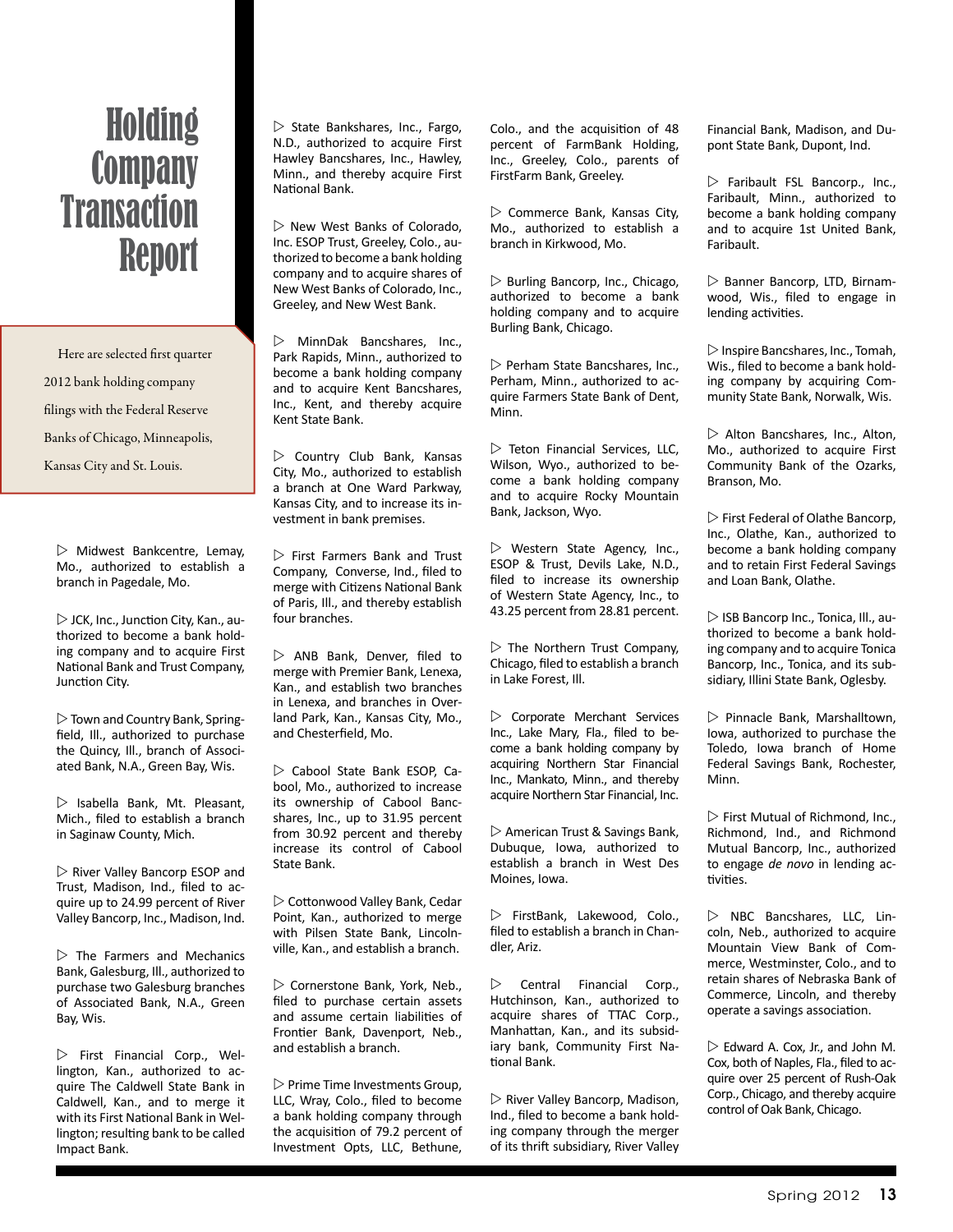| <b>HOLDING COMPANY, LOCATION</b><br><b>Subsidiary Bank, Location</b>                                               | <b>CONSOLIDATED</b><br><b>ASSETS*</b> | <b>SUBSIDIARY</b><br><b>ASSETS*</b> |
|--------------------------------------------------------------------------------------------------------------------|---------------------------------------|-------------------------------------|
| 1. U.S. BANCORP, MINNEAPOLIS                                                                                       | \$340,122,000                         |                                     |
| U.S. BANK N.A., CINCINNATI<br>U.S. BANK N.A., FARGO, N.D.                                                          |                                       | \$330,470,810<br>\$5,997,931        |
| 2. TCF FINANCIAL CORP., WAYZATA<br>TCF NATIONAL BANK, SIOUX FALLS                                                  | \$19,011,580                          | \$19,007,020                        |
| <b>3. BREMER FINANCIAL CORP., SAINT PAUL</b>                                                                       | \$8,188,047                           |                                     |
| BREMER BANK, N.A., WILLMAR                                                                                         |                                       | \$590,415                           |
| BREMER BANK, N.A., ALEXANDRIA                                                                                      |                                       | \$624,443                           |
| BREMER BANK, N.A., BRAINERD<br>BREMER BANK, N.A., MENOMONIE                                                        |                                       | \$340,844<br>\$667,441              |
| BREMER BANK, N.A., SO. SAINT PAUL                                                                                  |                                       | \$2,725,454                         |
| BREMER BANK, N.A., SAINT CLOUD                                                                                     |                                       | \$608,648                           |
| BREMER BANK, N.A., INTERNATIONAL FALLS<br>BREMER BANK, N.A., GRAND FORKS                                           |                                       | \$116,497<br>\$898,474              |
| BREMER BANK, N.A., FARGO                                                                                           |                                       | \$1,562,058                         |
| <b>4. MINNWEST CORP., MINNETONKA</b>                                                                               | \$1,614,181                           |                                     |
| MINNWEST BANK CENTRAL, MONTEVIDEO                                                                                  |                                       | \$319,799                           |
| MINNWEST BANK LUVERNE                                                                                              |                                       | \$169,629                           |
| MINNWEST BANK METRO, EAGAN<br>MINNWEST BANK, M.V., REDWOOD FALLS                                                   |                                       | \$234,749<br>\$517,901              |
| MINNWEST BANK SIOUX FALLS                                                                                          |                                       | \$120,969                           |
| MINNWEST BANK SOUTH, TRACY                                                                                         |                                       | \$232,513                           |
| 5. KLEIN FINANCIAL, INC., CHASKA<br>KLEINBANK, BIG LAKE                                                            | \$1,504,754                           | \$1,504,419                         |
| <b>6. FRANDSEN FINANCIAL CORP., ARDEN HILLS</b>                                                                    | \$1,489,787                           |                                     |
| FRANDSEN B&T, LONSDALE                                                                                             |                                       | \$1,439,611                         |
| STATE BANK OF BIRD ISLAND                                                                                          |                                       | \$44,806                            |
| <b>7. MARQUETTE FINANCIAL COS., MINNEAPOLIS</b>                                                                    | \$1,367,456                           |                                     |
| MERIDIAN BANK, N.A., PHOENIX<br>MERIDIAN BANK TEXAS, FORT WORTH                                                    |                                       | \$971,866<br>\$271,018              |
| 8. STEARNS FINANCIAL SERVICES, INC., ST CLOUD \$1,323,370                                                          |                                       |                                     |
| STEARNS BANK OF HOLDINGFORD, N.A.                                                                                  |                                       | \$87,824                            |
| STEARNS BANK N.A., SAINT CLOUD                                                                                     |                                       | \$1,174,734                         |
| STEARNS BANK OF UPSALA, N.A.                                                                                       |                                       | \$72,204                            |
| 9. ANCHOR BANCORP, INC., WAYZATA<br>ANCHOR BANK, N.A., SAINT PAUL                                                  | \$1,291,584                           | \$1,290,635                         |
| <b>10. MERCHANTS FINANCIAL GROUP, INC., WINONA</b><br>MERCHANTS BANK, N.A., WINONA                                 | \$1,249,170                           | \$1,241,069                         |
| 11. CENTRAL BANCSHARES, INC., GOLDEN VALLEY \$1,121,431<br>CENTRAL BANK, STILLWATER                                |                                       | \$1,120,112                         |
| 12. UNIV. FIN' CORP, INC./DBA SUNRISE C.B., ST PAUL                                                                | \$825,354                             |                                     |
| FRANKLIN NATIONAL BANK OF MINNEAPOLIS                                                                              |                                       | \$145,697                           |
| PARK MIDWAY BANK N.A., SAINT PAUL                                                                                  |                                       | \$259,682                           |
| UNIVERSITY NATIONAL BANK, SAINT PAUL                                                                               |                                       | \$417,323                           |
| <b>13. MESABA BANCSHARES, INC., GRAND RAPIDS</b><br>AMERICAN BANK OF THE NORTH, NASHWAUK<br>LAKE BANK, TWO HARBORS | \$726,965                             | \$622,857<br>\$99,824               |
| <b>14. 215 HOLDING CO., MINNEAPOLIS</b>                                                                            | \$610,297                             |                                     |
| FIRST F&M NATIONAL BANK, LE SUEUR                                                                                  |                                       | \$106,651                           |
| FIRST F&M NATIONAL BANK, LUVERNE                                                                                   |                                       | \$154,111                           |
| FIRST F&M NATIONAL BANK, FAIRMONT                                                                                  |                                       | \$87,508                            |
| <b>15. FIRST F&amp;M STATE BANK OF GRAND MEADOW</b>                                                                | \$41,007                              |                                     |
| FIRST F&M STATE BANK, BROWNSDALE<br>WHITE ROCK BANK, CANNON FALLS                                                  |                                       | \$84,293<br>\$140,501               |
| 16. ALLIANCE FINANCIAL SERVICES, INC., ST. PAUL                                                                    | \$597,280                             |                                     |
| ALLIANCE BANK, LAKE CITY                                                                                           |                                       | \$594,790                           |
| 17. DUKE FINANCIAL GROUP, INC., MINNEAPOLIS<br>FIRST NATIONAL BANK OF SO. CALIF., RIVERSIDE                        | \$589,681                             | \$167,629                           |
| PEOPLES BANK OF COMMERCE, CAMBRIDGE                                                                                |                                       | \$296,033                           |
| STATE BANK OF NEW PRAGUE                                                                                           |                                       | \$123,817                           |
| <b>18. FARMERS STATE CORP., MANKATO</b><br>UNITED PRAIRIE BANK, MOUNTAIN LAKE                                      | \$567,981                             | \$565,796                           |
| 19. UNITED BANKERS' BANCORP., INC., BLMGTN<br>UNITED BANKERS' BANK, BLOOMINGTON                                    | \$564,157                             | \$563,707                           |
| <b>20. EASTWOOD FINANCIAL CORP., ROCHESTER</b>                                                                     | \$557,951                             |                                     |
| EASTWOOD BANK, KASSON<br>21. FIRST BEMIDJI HOLDING COMPANY, BEMIDJI                                                | \$555,629                             | \$554,616                           |
| FIRST NATIONAL BANK OF BEMIDJI<br><b>22. VERMILLION BANCSHARES, INC., VERMILLION</b>                               | \$489,569                             | \$555,629                           |
| VERMILLION STATE BANK, VERMILLION<br>23. FORSTROM BANCORP., INC., CLARA CITY                                       | \$483,346                             | \$488,953                           |
| CITIZENS ALLIANCE BANK, CLARA CITY<br>FIRST VALLEY BANK, SEELEY LAKE                                               |                                       | \$429,154<br>\$52,448               |

| <b>HOLDING COMPANY, LOCATION</b><br><b>Subsidiary Bank, Location</b>                                                                       | <b>CONSOLIDATED</b><br>ASSETS* | <b>SUBSIDIARY</b><br><b>ASSETS*</b> |
|--------------------------------------------------------------------------------------------------------------------------------------------|--------------------------------|-------------------------------------|
| <b>24. HIGHLAND BANCSHARES, INC., SAINT MICHAEL</b><br>HIGHLAND BANK, SAINT MICHAEL                                                        | \$469,295                      | \$466,552                           |
| <b>25. HERITAGE BANCSHARES GROUP, INC., WILLMAR</b><br>HERITAGE BANK, N.A., SPICER                                                         | \$463,708                      | \$463,178                           |
| 26. FINLAYSON BANCSHARES, INC., FINLAYSON<br>FIRST INDEPENDENT BANK, RUSSELL<br>NORTHVIEW BANK, FINLAYSON                                  | \$436,711                      | \$205,765<br>\$230,524              |
| 27. FIDELITY HOLDING COMPANY, MINNETONKA<br>FIDELITY BANK, EDINA                                                                           | \$430,205                      | \$430,149                           |
| <b>28. AMERICAN BANCORP., SAINT PAUL</b><br>AMERICAN BANK OF SAINT PAUL, SAINT PAUL                                                        | \$414.901                      | \$413,334                           |
| <b>29. SECURITY BANCSHARES CO., GLENCOE</b><br>SECURITY B&T COMPANY OF GLENCOE<br>SECURITY BANK WACONIA, WACONIA                           | \$413,514                      | \$237,216<br>\$170,825              |
| <b>30. BRIDGEWATER BANCSHARES, INC., BLMGTN</b><br>BRIDGEWATER BANK, BLOOMINGTON                                                           | \$410,433                      | \$410,279                           |
| <b>31. WALKER BAN CO., WALKER</b><br>FIRST NATIONAL BANK OF WALKER<br>LAKES STATE BANK, PEQUOT LAKES                                       | \$395,510                      | \$293,316<br>\$102,194              |
| <b>32. METRO NORTH BANCSHARES, INC., ELK RIVER</b><br><b>BANK OF ELK RIVER</b>                                                             | \$388,001                      | \$377,351                           |
| 33. MCLEOD BANCSHARES, INC., SHOREWOOD<br>FIRST MINNESOTA BANK, MINNETONKA                                                                 | \$387,506                      | \$385,795                           |
| <b>34. WESTERN BANCSHARES, INC., SAINT PAUL</b><br>WESTERN BANK, SAINT PAUL                                                                | \$385,156                      | \$384,264                           |
| 35. VOYAGER FIN'L SERVICES CORP., EDEN PRAIRIE<br>VOYAGER BANK, EDEN PRAIRIE                                                               | \$380,288                      | \$378,873                           |
| <b>36. CROSSTOWN HOLDING COMPANY, BLAINE</b><br>21ST CENTURY BANK, LORETTO                                                                 | \$374,591                      | \$362,073                           |
| <b>37. NORTHEAST SECURITIES CORP., MINNEAPOLIS</b><br>NORTHEAST BANK, MINNEAPOLIS                                                          | \$352,724                      | \$351,701                           |
| <b>38. BORDER BANCSHARES, INC., GREENBUSH</b><br>BORDER STATE BANK, GREENBUSH                                                              | \$343,356                      | \$341,584                           |
| <b>39. TYSAN CORP., THE, MINNEAPOLIS</b><br>BLAINE STATE BANK, BLAINE<br>LAKE COMMUNITY BANK, LONG LAKE<br>PINE COUNTRY BANK, LITTLE FALLS | \$338,095                      | \$39,556<br>\$143,469<br>\$150,874  |
| <b>40. VENTURE BANCSHARES, INC., BLOOMINGTON</b><br>VENTURE BANK, BLOOMINGTON                                                              | \$320,052                      | \$319,923                           |
| <b>41. REPUBLIC BANCSHARES, INC., DULUTH</b><br>REPUBLIC BANK, INCORPORATED, DULUTH                                                        | \$315,099                      | \$314,799                           |
| <b>42. CITIZENS BANCORP, OF NEW ULM. INC.</b><br>CITIZENS BANK MINNESOTA, NEW ULM                                                          | \$314,182                      | \$314,182                           |
| <b>43. PROFINIUM FIN'L HOLDINGS, INC., FAIRMONT</b><br>PROFINIUM FINANCIAL, INC., TRUMAN                                                   | \$313,325                      | \$312,857                           |
| 44. MIDWEST BANK GROUP, INC., DETROIT LAKES<br>MIDWEST BANK, DETROIT LAKES                                                                 | \$310,793                      | \$299,802                           |
| 45. FIRST NAT'L FIN'L. SERVICES INC., ELK RIVER<br>FIRST NATIONAL BANK OF ELK RIVER, MAPLE LAKE                                            | \$310,292                      | \$309,833                           |
| 46. EXCELSIOR FIN'L SERVICES, INC., SHOREWOOD<br>BEACON BANK, SHOREWOOD                                                                    | \$308,663                      | \$307,624                           |
| 47. STERLING FINANCIAL GROUP, INC., ROCHESTER<br>STERLING STATE BANK, AUSTIN                                                               | \$308,345                      | \$308,482                           |
| <b>48. BAKKEN SECURITIES, INC., SAINT LOUIS PARK</b><br>CITIZENS INDEPENDENT BANK, SAINT LOUIS PARK                                        | \$305,275                      | \$304,103                           |
| 49. WASECA BANCSHARES, INC., WASECA<br>ROUNDBANK, WASECA                                                                                   | \$290,358                      | \$290,234                           |
| 50. INDEPENDENT BANCSHARES, INC., CLARKFIELD \$290,227<br>F&M BANK MINNESOTA, CLARKFIELD<br>GRANITE FALLS BANK, GRANITE FALLS              |                                | \$96,773<br>\$193,599               |
| 51. AMERICAN BANCORP. OF MN, INC.,BRAINERD<br>AMERICAN NATIONAL BANK OF MINNESOTA, BAXTER                                                  | \$285,123                      | \$278,809                           |
| <b>52. CENTRAL TRUST COMPANY, EDINA</b><br>CENBANK, BUFFALO LAKE<br>CENTRAL B&T, LANDER                                                    | \$283,035                      | \$53,135<br>\$149,976               |
| GRAND MARAIS STATE BANK, GRAND MARAIS<br>53. WINONA BANC HOLDING COMPANY, WINONA                                                           | \$282,406                      | \$73,990                            |
| WINONA NATIONAL BANK, WINONA<br>54. LAKE ELMO BANCSHARES, INC.,LAKE ELMO                                                                   | \$276,682                      | \$279,195                           |
| LAKE ELMO BANK, LAKE ELMO                                                                                                                  |                                | \$276,681                           |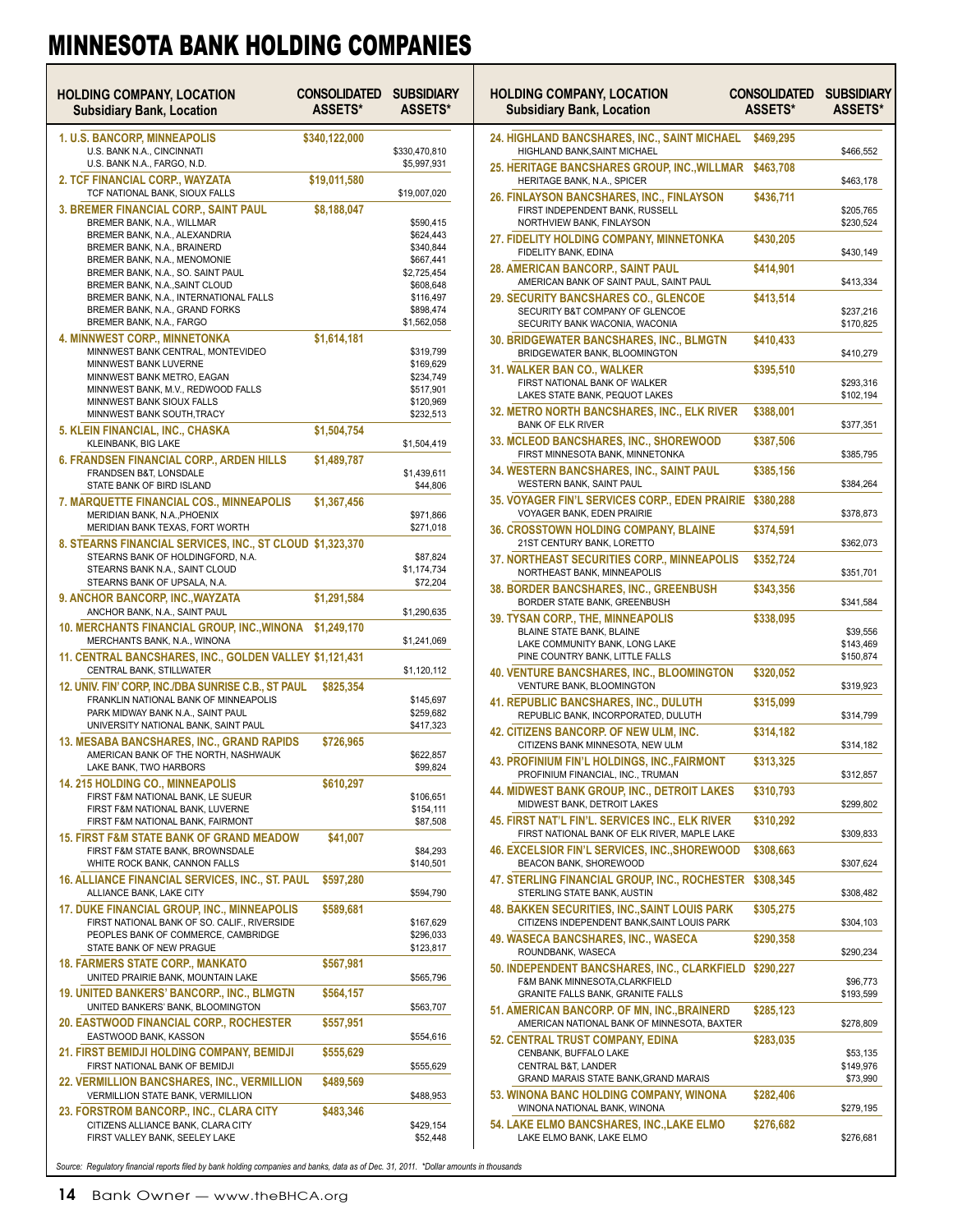| <b>HOLDING COMPANY, LOCATION</b><br><b>Subsidiary Bank, Location</b>                                            | <b>CONSOLIDATED</b><br><b>ASSETS*</b> | SUBSIDIARY<br><b>ASSETS*</b> |
|-----------------------------------------------------------------------------------------------------------------|---------------------------------------|------------------------------|
| 55. FREEDOM BANCORP., INC., LINDSTROM<br>LAKE AREA BANK, LINDSTROM                                              | \$275,376                             | \$274,300                    |
| 56. CITIZENS BANK GROUP, INC., SAINT JAMES<br>PIONEER BANK, MAPLETON                                            | \$270,203                             | \$270,062                    |
| 57. GATO HOLDINGS, INC., THIEF RIVER FALLS<br>NORTHERN STATE BANK OF THIEF RIVER FALLS                          | \$267,952                             | \$267,688                    |
| 58. N.A. CORP., ROSEVILLE<br>NORTH AMERICAN BANKING COMPANY, ROSEVILLE                                          | \$254,820                             | \$253,140                    |
| 59. CHEROKEE BANCSHARES, INC., SAINT PAUL<br>BANKCHEROKEE, SAINT PAUL                                           | \$242,088                             | \$241,141                    |
| 60. WILCOX BANCSHARES, INC., GRAND RAPIDS<br>GRAND RAPIDS STATE BANK, GRAND RAPIDS                              | \$239,530                             | \$238,734                    |
| 61. ZUMBROTA AGENCY, INC., ZUMBROTA<br><b>BANK OF ZUMBROTA</b><br>PINE ISLAND BANK, PINE ISLAND                 | \$235,091                             | \$136,619<br>\$70,824        |
| <b>62. NORTHFIELD BANCSHARES, INC., NORTHFIELD</b><br>COMMUNITY RESOURCE BANK, NORTHFIELD                       | \$234,772                             | \$234,363                    |
| 63. CROWN BANKSHARES, INC., EDINA<br>CROWN BANK, EDINA                                                          | \$234,658                             | \$234,313                    |
| 64. DEERWOOD BANCSHARES, INC., DEERWOOD<br>FIRST NATIONAL BANK OF DEERWOOD                                      | \$230,230                             | \$230,075                    |
| <b>65. ST JOSEPH BANCSHARES ACQUISITIONS. INC.</b><br>SENTRY BANK, SAINT JOSEPH<br>SHERBURNE STATE BANK, BECKER | \$229,221                             | \$159,938<br>\$69,283        |
| 66. COMMERCIAL BANCSHARES, INC., BLMGTN<br>FIRST COMMERCIAL BANK, BLOOMINGTON                                   | \$227,776                             | \$227,194                    |
| <b>67. NORTH SHORE FINANCIAL CORP., DULUTH</b><br>NORTH SHORE BANK OF COMMERCE, DULUTH                          | \$226,533                             | \$226,362                    |
| 68. UNIVERSAL FIN'L SERVICES, INC., BAYPORT<br>FIRST STATE B&T, BAYPORT                                         | \$217,729                             | \$217,729                    |
| 69. VILLAGE BANCSHARES, INC., SAINT FRANCIS<br>VILLAGE BANK, SAINT FRANCIS                                      | \$214,344                             | \$214,120                    |
| 70. TRADITION BANCSHARES, INC., EDINA<br>TRADITION CAPITAL BANK, EDINA                                          | \$207,142                             | \$206,754                    |
| 71. FIRST RUSHMORE BANCORP., INC., WRTHGTN<br>FIRST STATE BANK SOUTHWEST, PIPESTONE                             | \$206,280                             | \$206,050                    |
| 72. PERHAM STATE BANCSHARES, INC., PERHAM<br>UNITED COMMUNITY BANK, PERHAM                                      | \$205,347                             | \$204,842                    |
| 73. COMMERCE BANCSHARES, INC., EDINA<br>COMMERCE BANK, GENEVA                                                   | \$204,973                             | \$204,363                    |
| 74. PARK RAPIDS BANCSHARES, INC., PARK RAPIDS<br>CITIZENS NATIONAL BANK OF PARK RAPIDS                          | \$203,615                             | \$203,561                    |
| 75. PIESCO, INC., SPRINGFIELD<br>CITIZENS STATE BANK NORWOOD YOUNG AMERICA                                      | \$203,368                             | \$87,648                     |
| <b>F&amp;M STATE BANK OF SPRINGFIELD</b><br>76. CITIZENS BANCSHARES OF HUTCHINSON, INC.                         | \$197,363                             | \$114,497                    |
| CITIZENS B&T CO., HUTCHINSON<br>77. SAUK CENTRE FIN'L SERVICES, INC., SAUK CENTRE \$197,235                     |                                       | \$197,169                    |
| MINNESOTA NATIONAL BANK, SAUK CENTRE<br>78. BUSINESS BANCORP., INC., MINNETONKA                                 | \$196,128                             | \$196,871                    |
| BUSINESS BANK, MINNETONKA<br>79. NORLO, INC., PRIOR LAKE                                                        | \$195,222                             | \$196,128                    |
| PRIOR LAKE STATE BANK, PRIOR LAKE<br>ROSEAU REALTY CO., INC., ROSEAU                                            |                                       | \$191,474<br>\$192,221       |
| CITIZENS STATE BANK OF ROSEAU<br>80. FIRST MINNETONKA BANCORP., INC., MTKA                                      | \$190,388                             | \$191,678                    |
| FIRST MINNETONKA CITY BANK, MINNETONKA<br><b>81. BANCOMMUNITY SERVICE CORP., SAINT PETER</b>                    | \$190,226                             | \$190,368                    |
| FIRST NATIONAL BANK MINNESOTA, SAINT PETER<br><b>82. CNB FINANCIAL CORP., LITCHFIELD</b>                        | \$189,671                             | \$190,145                    |
| CENTER NATIONAL BANK, LITCHFIELD<br>83. VERNON CENTER BANCSHARES, INC.                                          | \$189,051                             | \$189,671                    |
| COMMUNITY BANK MANKATO, VERNON CENTER<br>84. FARIBAULT BANCSHARES, INC., FARIBAULT                              | \$183,475                             | \$188,563                    |
| STATE BANK OF FARIBAULT                                                                                         |                                       | \$182,478                    |
| <b>85. WRZ BANKSHARES, INC.,PLAINVIEW</b><br>PEOPLES STATE BANK OF PLAINVIEW                                    | \$180,781                             | \$179,039                    |
| <b>86. SIGNATURE BANCSHARES, INC., MINNETONKA</b><br>SIGNATURE BANK, MINNETONKA                                 | \$177,192                             | \$177,191                    |

| <b>HOLDING COMPANY, LOCATION</b><br><b>Subsidiary Bank, Location</b>                                                                   | Consolidated<br>ASSETS* | <b>SUBSIDIARY</b><br>ASSETS* |
|----------------------------------------------------------------------------------------------------------------------------------------|-------------------------|------------------------------|
| 87. F&M AGENCY, INC., PIERZ<br>FARMERS AND MERCHANTS STATE BANK OF PIERZ                                                               | \$177,173               | \$177,173                    |
| 88. RUM RIVER BANCORP., INC., MILACA<br>FIRST NATIONAL BANK OF MILACA                                                                  | \$168,818               | \$168,818                    |
| 89. PLAZA AGENCY, INC., WAITE PARK<br>PLAZA PARK STATE BANK, WAITE PARK                                                                | \$166,709               | \$166,709                    |
| <b>90. FNB BANCSHARES INC., BLUE EARTH</b><br>FIRST BANK BLUE EARTH                                                                    | \$162,030               | \$162,026                    |
| <b>91. HENNING BANCSHARES, INC., HENNING</b><br>FIRST NATIONAL BANK OF BATTLE LAKE<br>FIRST NATIONAL BANK OF HENNING, OTTERTAIL        | \$160,591               | \$65,842<br>\$94,327         |
| <b>92. PEOPLES BANKSHARES, INC., MORA</b><br>PEOPLES NATIONAL BANK OF MORA                                                             | \$158,061               | \$156,928                    |
| 93. SAINT PETER AGENCY, INC., SAINT PETER<br>NICOLLET COUNTY BANK OF SAINT PETER                                                       | \$155,710               | \$155,512                    |
| <b>94. PLAINVIEW BANKSHARES, INC., PLAINVIEW</b><br>FIRST NATIONAL BANK OF PLAINVIEW                                                   | \$154,099               | \$146,049                    |
| 95. PRIVATE BANCORP., INC., MINNEAPOLIS<br>PRIVATE BANK MINNESOTA, MINNEAPOLIS                                                         | \$153,109               | \$152,919                    |
| <b>96. WESTERN BANCORP., INC., DULUTH</b><br>WESTERN NATIONAL BANK, DULUTH<br>WESTERN NATIONAL BANK OF CASS LAKE                       | \$150,541               | \$119,603<br>\$30,938        |
| 97. FLAGSHIP FIN'L GROUP, INC., EDEN PRAIRIE<br>FLAGSHIP BANK MINNESOTA, WAYZATA<br>FLAGSHIP BANK WINSTED                              | \$149,078               | \$108,910<br>\$39,420        |
| 98. COUNTRY BANKERS, INC., BLOOMING PRAIRIE<br>CITIZENS STATE BANK OF HAYFIELD<br>FARMERS AND MERCHANTS STATE BANK OF BLOOMING PRAIRIE | \$148,088               | \$71,533<br>\$76,295         |
| <b>99. FERGUS FALLS BANCSHARES, INC., FGS FALLS</b><br>SECURITY STATE BANK OF FERGUS FALLS                                             | \$144,886               | \$144,492                    |
| 100. PROGRESSIVE GROWTH CORP., GAYLORD<br>PROGROWTH BANK, NICOLLET                                                                     | \$143,079               | \$142,685                    |
| 101. WYOMING BANCSHARES, INC., WYOMING<br>FIRST STATE BANK OF WYOMING                                                                  | \$142,737               | \$142,737                    |
| 102. MILLE LACS BANCORP., INC., ONAMIA<br>WOODLANDS NATIONAL BANK, HINCKLEY                                                            | \$138,663               | \$137,826                    |
| <b>103. NORTHWESTERN BANCSHARES, INC., DILWORTH</b><br>NORTHWESTERN BANK, N.A., DILWORTH                                               | \$138,356               | \$138,183                    |
| 104. PLATINUM BANCORP, INC., OAKDALE<br>PLATINUM BANK, OAKDALE                                                                         | \$133,823               | \$133,815                    |
| <b>105. STONEBRIDGE BANCORP., MINNEAPOLIS</b><br>CITIZENS STATE BANK OF SHAKOPEE<br>STONEBRIDGE BANK, MINNEAPOLIS                      | \$129,913               | \$20,369<br>\$109,548        |
| 106. CENTRA VENTURES, INC., FOLEY<br>FALCON NATIONAL BANK, FOLEY                                                                       | \$129,450               | \$127,152                    |
| 107. KANDIYOHI BANCSHARES, INC., WILLMAR<br>HOME STATE BANK, LITCHFIELD                                                                | \$128,509               | \$128,385                    |
| <b>108. HEYWOOD BANCSHARES, INC., NORTHFIELD</b><br>FIRST NATIONAL BANK OF NORTHFIELD                                                  | \$126,476               | \$126,219                    |
| 109. FINANCIAL SERVICES OF WINGER, INC.<br>ULTIMA BANK MINNESOTA, WINGER                                                               | \$124,338               | \$123,845                    |
| 110. MIDWEST BANCSHARES, INC., CHANHASSEN<br>AMERICANA COMMUNITY BANK, SLEEPY EYE                                                      | \$123,957               | \$123,957                    |
| 111. LAKE CENTRAL FINANCIAL, INC., ANNANDALE<br>ANNANDALE STATE BANK, ANNANDALE                                                        | \$123,554               | \$123,554                    |
| <u> 112. WADENA BANKSHARES, INC., WADENA</u><br>WADENA STATE BANK, WADENA                                                              | \$117,821               | \$117,808                    |
| 113. CATTAIL BANCSHARES, INC., ATWATER<br>ATWATER STATE BANK, ATWATER<br>STATE BANK OF KIMBALL                                         | \$117,356               | \$42,302<br>\$74,872         |
| <b>114. CORNERSTONE BANCORP., INC., LE SUEUR</b><br>CORNERSTONE STATE BANK, MONTGOMERY                                                 | \$117,072               | \$116,683                    |
| <b>115. FRANKSON INVESTMENT CORP., WASECA</b><br>FIRST NATIONAL BANK OF WASECA                                                         | \$115,561               | \$115,207                    |
| 116. EAGLE INVESTMENT CO, INC., GLENWOOD<br>EAGLE BANK, GLENWOOD                                                                       | \$115,278               | \$113,242                    |
| 117. WABASHA HOLDING COMPANY, WABASHA<br>FIRST STATE BANK OF WABASHA                                                                   | \$114,853               | \$114,822                    |
| 118. LAKE CRYSTAL BANCORP., INC., LAKE CRYSTAL \$114,637<br>MINNSTAR BANK N.A., LAKE CRYSTAL                                           |                         | \$114,319                    |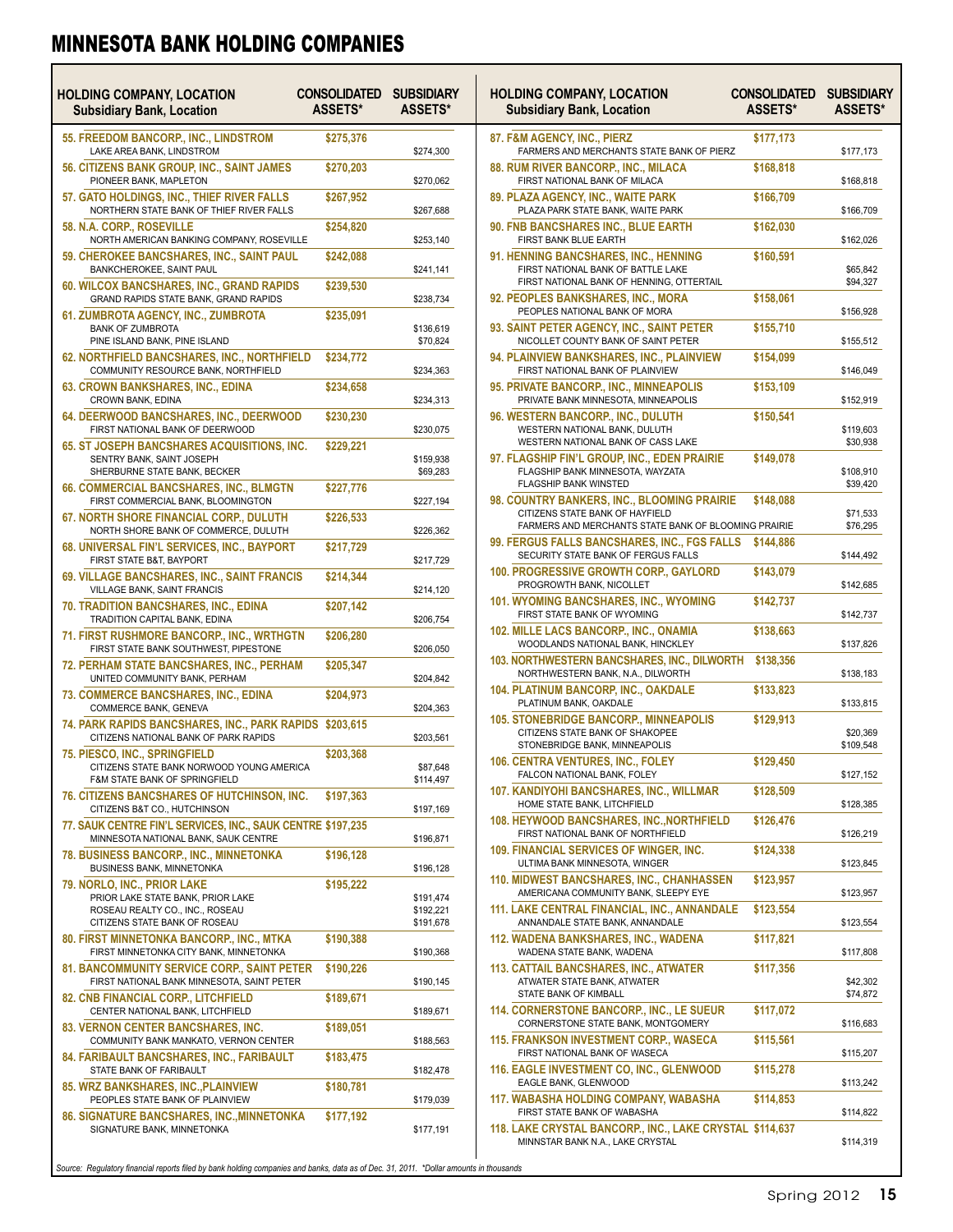| <b>HOLDING COMPANY, LOCATION</b><br><b>Subsidiary Bank, Location</b>                        | <b>CONSOLIDATED</b><br><b>ASSETS*</b> | <b>SUBSIDIARY</b><br><b>ASSETS*</b> |
|---------------------------------------------------------------------------------------------|---------------------------------------|-------------------------------------|
| 119. BANKWEST FINANCIAL, INC., ROCKFORD<br><b>BANKWEST, ROCKFORD</b>                        | \$112,988                             | \$104,160                           |
| <b>120. RIVERS RIDGE HOLDING COMPANY, EDINA</b><br>BANKVISTA, SARTELL                       | \$111,487                             | \$111,487                           |
| <b>121. REMER BANCORP., INC., REMER</b><br>WOODLAND BANK, DEER RIVER                        | \$110,674                             | \$109,743                           |
| <b>122. BW BANCORP, ELY</b><br>BOUNDARY WATERS BANK, ELY                                    | \$110,636                             | \$110,477                           |
| 123. MARINE BANCSHARES, INC., MARINE ON ST CROIX<br>SECURITY STATE BANK OF MARINE           | \$110,282                             | \$110,273                           |
| <b>124. PSB FINANCIAL SHARES, INC., PRINSBURG</b><br>PRINSBANK, PRINSBURG                   | \$110,000                             | \$108,487                           |
| <b>125. SECURITY STATE BANCSHARES OF BEMIDJI, INC.</b><br>SECURITY BANK USA, BEMIDJI        | \$108,481                             | \$106,333                           |
| 126. AVON BANCSHARES, INC., AVON<br>AVON STATE BANK, AVON                                   | \$105,654                             | \$105,470                           |
| <b>127. NASB SHARES, INC., BELGRADE</b><br>NORTH AMERICAN STATE BANK, BELGRADE              | \$105,547                             | \$105,165                           |
| <b>128. DUBOIS BANKSHARES, INC., SAUK CENTRE</b><br>FIRST STATE BANK OF SAUK CENTRE         | \$104,722                             | \$103,336                           |
| <b>129. KANDI BANCSHARES, INC., NEW LONDON</b><br>LAKE REGION BANK, NEW LONDON              | \$100,992                             | \$100,992                           |
| 130. SECURITY FINANCIAL SERVICES, INC., HIBBING \$100,388<br>SECURITY STATE BANK OF HIBBING |                                       | \$98,938                            |
| 131. BELLE PLAINE BANCORP., INC., BELLE PLAINE<br>STATE BANK OF BELLE PLAINE                | \$99,942                              | \$99,942                            |
| <b>132. JOHNSON HOLDINGS, INC., RAMSEY</b><br>LANDMARK COMMUNITY BANK, N.A., ISANTI         | \$97,932                              | \$97,525                            |
| 133. GATEWAY BANCORP., INC., MENDOTA HEIGHTS<br>GATEWAY BANK, MENDOTA HEIGHTS               | \$95,089                              | \$95,059                            |
| 134. LAKE BANK SHARES, INC., ALBERT LEA<br>SECURITY BANK MINNESOTA, ALBERT LEA              | \$94,269                              | \$93,793                            |
| <b>135. FIRST HAWLEY BANCSHARES, INC., HAWLEY</b><br>FIRST NATIONAL BANK, HAWLEY            | \$93,778                              | \$93,527                            |
| 136. F & M FINANCIAL SERVICES, INC., PRESTON<br>F & M COMMUNITY BANK, N.A., PRESTON         | \$93,404                              | \$93,105                            |
| 137. WEB, INC., FAIRMONT<br>STATE BANK OF FAIRMONT                                          | \$92,905                              | \$92,905                            |
| <b>138. NEW RICHLAND BANCSHARES. INC.</b><br>STATE BANK OF NEW RICHLAND                     | \$92,238                              | \$91,446                            |
| <b>139. HARTLAND BANCSHARES, INC., HARTLAND</b><br>FARMERS STATE BANK OF HARTLAND           | \$92,011                              | \$91,930                            |
| <b>140. SECURITY STATE AGENCY OF AITKIN, INC.</b><br>SECURITY STATE BANK OF AITKIN          | \$90,799                              | \$85,433                            |
| <b>141. BANKSHARES OF HAWLEY, INC., HAWLEY</b><br>STATE BANK OF HAWLEY                      | \$90,624                              | \$90,619                            |
| <b>142. NORBANC GROUP INC., PINE RIVER</b><br>PINE RIVER STATE BANK, PINE RIVER             | \$89,926                              | \$89,352                            |
| <b>143. COMMUNITY PRIDE BANK CORP., HAM LAKE</b><br>COMMUNITY PRIDE BANK, ISANTI            | \$89,183                              | \$89,104                            |
| <b>144. FREEPORT BANCSHARES, INC., FREEPORT</b><br>FREEPORT STATE BANK, FREEPORT            | \$88,383                              | \$88,377                            |
| 145. MARKET BANCORP., INC., ELKO NEW MARKET<br>NEW MARKET BANK, ELKO NEW MARKET             | \$87,581                              | \$84,175                            |
| 146. RICHMOND BANK HOLDING CO., RICHMOND<br>STATE BANK OF RICHMOND                          | \$86,750                              | \$86,335                            |
| 147. HUBBARD BANCSHARES, INC., PARK RAPIDS<br>STATE BANK OF PARK RAPIDS                     | \$86,397                              | \$86,367                            |
| 148. FIRST SO.EASTERN BANC GROUP, INC., HARMONY<br>FIRST SOUTHEAST BANK, HARMONY            | \$86,207                              | \$85,738                            |
| <b>149. PIONEER BANK SHARES, INC., DULUTH</b><br>PIONEER NATIONAL BANK OF DULUTH            | \$85,633                              | \$85,630                            |
| 150. ADAMS BANCSHARES, INC., ADAMS<br>FARMERS STATE BANK OF ADAMS                           | \$82,923                              | \$82,918                            |
| 151. WARROAD BANCSHARES, INC., WARROAD<br>SECURITY STATE BANK OF WARROAD                    | \$82,688                              | \$82,688                            |
| <b>152. M.I.F. LIMITED, CHISHOLM</b><br>FIRST NATIONAL BANK OF CHISHOLM                     | \$82,571                              | \$82,354                            |

| <b>HOLDING COMPANY, LOCATION</b><br><b>Subsidiary Bank, Location</b>                           | <b>CONSOLIDATED</b><br><b>ASSETS*</b> | SUBSIDIARY<br><b>ASSETS*</b> |
|------------------------------------------------------------------------------------------------|---------------------------------------|------------------------------|
| <b>153. DELANO STATE AGENCY, INC., DELANO</b><br>STATE BANK OF DELANO                          | \$82,463                              | \$82,333                     |
| <b>154. CRSB BANCORP, INC., DELANO</b><br>CROW RIVER STATE BANK, DELANO                        | \$81,810                              | \$81,810                     |
| 155. MENAHGA BANCSHARES, INC., MENAHGA<br>FIRST NATIONAL BANK OF MENAHGA & SEBEKA              | \$81,182                              | \$81,177                     |
| <b>156. TRAXSHARES, INC., LE CENTER</b><br>FIRST NATIONAL BANK OF LE CENTER                    | \$80,858                              | \$78,147                     |
| 157. FIRST NAT'L AGENCY OF BAGLEY, INC.,FOSSTON<br>FIRST NATIONAL BANK, BAGLEY                 | \$80,612                              | \$79,901                     |
| <b>158. PLATO HOLDINGS, INC., SAINT PAUL</b><br>DRAKE BANK, SAINT PAUL                         | \$80,591                              | \$80,590                     |
| <b>159. EITZEN INDEPENDENTS, INC., EITZEN</b><br>EITZEN STATE BANK, CALEDONIA                  | \$77,803                              | \$77,540                     |
| 160. FIRST BANCSHARES, INC., OF COLD SPRING<br>FIRST NATIONAL BANK OF COLD SPRING              | \$76,018                              | \$75,098                     |
| <b>161. PROVINCIAL CORP., LAKEVILLE</b><br>PROVINCIAL BANK, LAKEVILLE                          | \$75,271                              | \$75,198                     |
| <b>162. JAN-MAR CORP., COLERAINE</b><br>FIRST NATIONAL BANK OF COLERAINE                       | \$74,226                              | \$74,226                     |
| <b>163. GREAT NORTHERN CORP., SAINT MICHAEL</b><br>GREAT NORTHERN BANK, SAINT MICHAEL          | \$74,101                              | \$74,101                     |
| 164. MAHNOMEN BANCSHARES, INC., MAHNOMEN<br>FIRST NATIONAL BANK IN MAHNOMEN                    | \$72,383                              | \$72,456                     |
| <b>165. SAINT CLAIR AGENCY, INC., SAINT CLAIR</b><br>SAINT CLAIR STATE BANK (INC), SAINT CLAIR | \$72,194                              | \$72,967                     |
| 166. WANAMINGO BANCSHARES, INC., WANAMINGO<br>SECURITY STATE BANK OF WANAMINGO, INC.           | \$72,142                              | \$72,142                     |
| 167. NOBLE BANK HOLDING CO., INC., RED WING<br>FIRST STATE BANK OF RED WING                    | \$71,159                              | \$71,159                     |
| 168. FIRST FIN'L SERVICES OF MOOSE LAKE, INC.<br>FIRST NATIONAL BANK OF MOOSE LAKE             | \$70,549                              | \$70,380                     |
| 169. MAPLE BANC SHARES, INC., MAPLE PLAIN<br>BANK OF MAPLE PLAIN                               | \$69,202                              | \$68,604                     |
| 170. NORTH STATE BANCSHARES, INC., SHAKOPEE<br>PRIME SECURITY BANK, KARLSTAD                   | \$68,837                              | \$68,835                     |
| 171. FIRST STATE AGENCY OF LE CENTER, INC.<br>FIRST STATE BANK OF LE CENTER                    | \$68,419                              | \$67,994                     |
| <b>172. TRAVERSE CTY INVESTMENT CORP., WHEATON</b><br>STATE BANK OF WHEATON                    | \$67,653                              | \$66,788                     |
| <b>173. CLINTON BANCSHARES, INC., CLINTON</b><br>CLINTON STATE BANK, CLINTON                   | \$67,044                              | \$67,044                     |
| 174. FIRST LEROY BANCORP., INC., LE ROY<br>FIRST STATE BANK MINNESOTA, LE ROY                  | \$65,899                              | \$65,780                     |
| <b>175. FISCHER CORP., LEWISTON</b><br>SECURITY STATE BANK OF LEWISTON                         | \$65,748                              | \$65,997                     |
| 176. ALLIANCE BANK SHARES CORP., ANDOVER<br>1ST REGENTS BANK, ANDOVER                          | \$65,230                              | \$62,804                     |
| 177. GRAHAM SHARES OF WAVERLY, INC., WAVERLY<br>CITIZENS STATE BANK OF WAVERLY (INCORPORATED)  | \$64,875                              | \$64,778                     |
| 178. TAUNTON BANCSHARES, INC., TAUNTON<br>STATE BANK OF TAUNTON                                | \$64,590                              | \$64,573                     |
| 179. HIGGINS BANCORP., INC., ROSEMOUNT<br>FIRST STATE BANK OF ROSEMOUNT                        | \$63,859                              | \$64,044                     |
| 180. FIRST ADVANTAGE BANCSHARES, INC., COON RPDS<br>FIRST ADVANTAGE BANK, COON RAPIDS          | \$63,102                              | \$62,923                     |
| 181. BIGFORK BANCSHARES, INC., BIGFORK<br>FIRST STATE BANK OF BIGFORK                          | \$62,843                              | \$62,395                     |
| <u> 182. OSAKIS BANCSHARES, OSAKIS</u><br>FIRST NATIONAL BANK OF OSAKIS                        | \$62,296                              | \$62,244                     |
| 183. RELIANCE BANCORP., INC., FARIBAULT<br>RELIANCE BANK, FARIBAULT                            | \$61,411                              | \$61,411                     |
| 184. MADELIA BANCSHARES, INC., MADELIA<br>FARMERS STATE BANK OF MADELIA, INC.                  | \$61,380                              | \$61,331                     |
| 185. ORONO FINANCIAL, INC., NAVARRE<br>FIRST NATIONAL BANK OF THE LAKES, NAVARRE               | \$61,104                              | \$60,934                     |
| 186. JOHNSON BANCSHARES, INC., CHATFIELD<br>ROOT RIVER STATE BANK, CHATFIELD                   | \$60,903                              | \$60,851                     |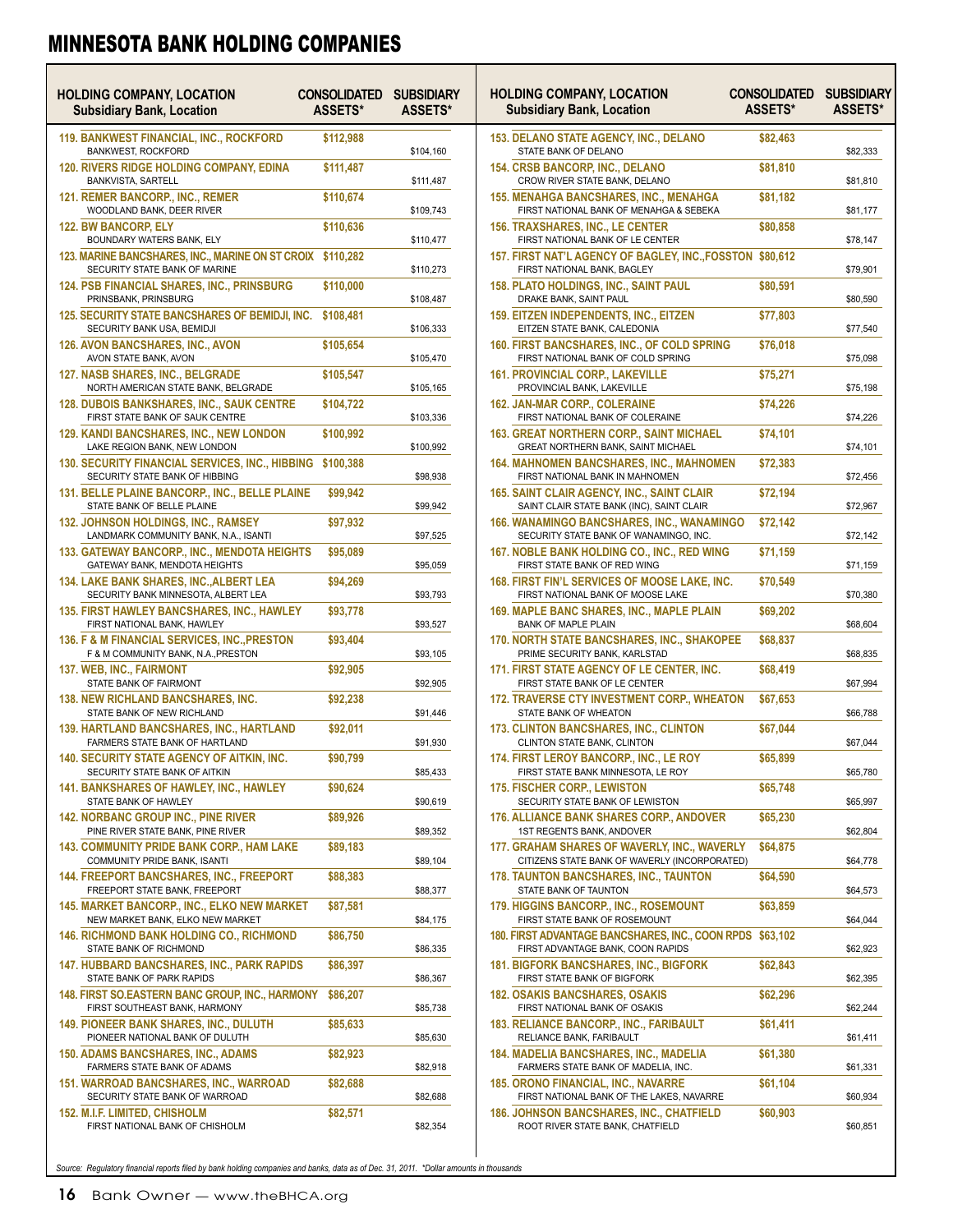| <b>HOLDING COMPANY, LOCATION</b><br><b>Subsidiary Bank, Location</b>                             | <b>TOTAL BHC</b><br><b>CONSOLIDATED</b><br>ASSETS* | <b>TOTAL</b><br><b>BANK</b><br>ASSETS* | <b>HOLDING COMPANY, LOCATION</b><br><b>Subsidiary Bank, Location</b>                                              | <b>CONSOLIDATED</b><br><b>ASSETS*</b> | <b>SUBSIDIARY</b><br>ASSETS* |
|--------------------------------------------------------------------------------------------------|----------------------------------------------------|----------------------------------------|-------------------------------------------------------------------------------------------------------------------|---------------------------------------|------------------------------|
| 187. INVER GROVE BANCSHARES, INC., IG HEIGHTS<br>KEY COMMUNITY BANK, INVER GROVE HEIGHTS         | \$60,345                                           | \$60,345                               | 220. VERGAS BANCORP., INC., VERGAS<br>VERGAS STATE BANK, VERGAS                                                   | \$46,586                              | \$46,287                     |
| <b>188. KES BANCSHARES, INC., VIRGINIA</b><br>NORTHERN STATE BANK OF VIRGINIA                    | \$60,167                                           | \$60,064                               | 221. MCGREGOR BANCO, INC., MCGREGOR<br>GRAND TIMBER BANK, MCGREGOR                                                | \$46,568                              | \$43,041                     |
| <b>189. PALMER BANCSHARES, INC., KASSON</b><br>KASSON STATE BANK, KASSON                         | \$59,570                                           | \$59,570                               | 222. CHANDLER BANCSHARES, INC., CHANDLER<br>STATE BANK OF CHANDLER                                                | \$45,247                              | \$45,226                     |
| <b>190. DARWIN BANCSHARES, INC., DARWIN</b><br>FARMERS AND MERCHANTS STATE BANK, PAYNESVILLE     | \$59,242                                           | \$25,136                               | <b>223. UNDERWOOD BANCSHARES, INC., UNDERWOOD</b><br>FARMERS STATE BANK OF UNDERWOOD                              | \$45,009                              | \$44,824                     |
| FARMERS STATE BANK OF DARWIN<br><b>191. TRIMONT BANCORP., TRIMONT</b>                            | \$59,014                                           | \$34,091                               | <b>224. KRAUSE FINANCIAL, INC., WINNEBAGO</b><br>FIRST FINANCIAL BANK IN WINNEBAGO                                | \$43,898                              | \$43,882                     |
| TRIUMPH STATE BANK, TRIMONT<br><b>192. FSB HOLDING COMPANY, INC., TRIMONT</b>                    | \$58,511                                           | \$58,957                               | <b>225. EMPIRE BANCSHARES, INC., COTTONWOOD</b><br>UNITED SOUTHWEST BANK, COTTONWOOD                              | \$43,714                              | \$43,714                     |
| FARMERS STATE BANK OF TRIMONT<br>193. NEW YORK MILLS BANCSHARES, INC., NY MILLS \$58,435         |                                                    | \$57,789                               | 226. WEST 12 BANCORP., INC., DANVERS<br>STATE BANK OF DANVERS                                                     | \$43,010                              | \$43,010                     |
| F&M STATE BANK OF NEW YORK MILLS, INC.<br><b>194. MAPLE FINANCIAL HOLDING CO., CHAMPLIN</b>      | \$58,020                                           | \$54,192                               | <b>227. MPS INVESTMENT COMPANY, APPLETON</b><br>FARMERS AND MERCHANTS STATE BANK OF APPLETON                      | \$42,664                              |                              |
| MAPLE BANK, CHAMPLIN                                                                             |                                                    | \$57,936                               | 228. BEARDSLEY BANCSHARES, INC., BEARDSLEY                                                                        | \$42,450                              | \$42,651                     |
| <b>195. JANESVILLE HOLDING COMPANY, JANESVILLE</b><br>JANESVILLE STATE BANK, JANESVILLE          | \$58,004                                           | \$55,410                               | BUFFALO RIDGE BANK, BEARDSLEY<br>229. LISMORE FINANCIAL SERVICES, INC., LISMORE                                   | \$41,340                              | \$42,444                     |
| 196. CROOKSTON FIN'L SERVICES, INC., CROOKSTON \$56,828<br>CROOKSTON NATIONAL BANK, CROOKSTON    |                                                    | \$56,686                               | STATE BANK OF LISMORE<br>230. ELYSIAN, INC., ELYSIAN                                                              | \$41,085                              | \$41,048                     |
| 197. RED RIVER FINANCIAL SERVICES, INC., HALSTAD \$55,751<br>RED RIVER STATE BANK, HALSTAD       |                                                    | \$55,617                               | ELYSIAN BANK, ELYSIAN                                                                                             |                                       | \$41,085                     |
| <b>198. FNB ACQUISITION HOLDING CORP., WADENA</b><br>FIRST NATIONAL BANK IN WADENA               | \$55,467                                           | \$54,643                               | <b>231. MEDR BANCSHARES, INC., ERSKINE</b><br>AMERICAN STATE BANK OF ERSKINE<br>FIRST FINANCIAL BANK, TWIN VALLEY | \$40,898                              | \$25,092<br>\$16,095         |
| <b>199. ARLCO, INC., ARLINGTON</b><br>ARLINGTON STATE BANK, ARLINGTON                            | \$54,274                                           | \$53,846                               | 232. FINANCIAL SERVICES OF LOWRY, INC.<br>LOWRY STATE BANK, LOWRY                                                 | \$38,339                              | \$37,616                     |
| <b>200. PRAIRIE BANCSHARES, INC., LESTER PRAIRIE</b><br>FIRST COMMUNITY BANK, LESTER PRAIRIE     | \$53,702                                           | \$28,575                               | 233. NEISEN BANCSHARES, INC., WATKINS<br>FARMERS STATE BANK OF WATKINS                                            | \$37,951                              | \$37,707                     |
| FIRST COMMUNITY BANK SILVER LAKE<br><b>201. ELLINGSON CORP., KENYON</b>                          | \$53,228                                           | \$24,896                               | 234. CITIZENS INVESTMENT CO., INC., GLENVILLE<br>CITIZENS STATE BANK OF GLENVILLE                                 | \$37,749                              | \$38,374                     |
| SECURITY STATE BANK OF KENYON<br>202. COKATO BANCSHARES, INC., COKATO                            | \$53,050                                           | \$53,214                               | 235. DONNELLY BANCSHARES, INC., MORRIS<br>UNITED F&M STATE BANK, MORRIS                                           | \$37,528                              | \$37,434                     |
| STATE BANK OF COKATO<br>203. MATSON FINANCIAL, INC., BLOMKEST                                    | \$53,044                                           | \$53,046                               | <b>236. ADRIAN BUILDING CORP., ADRIAN</b><br>ADRIAN STATE BANK, ADRIAN                                            | \$37,521                              | \$37,427                     |
| CONCORDE BANK, BLOMKEST<br>204. WABASSO BANCSHARES, INC., WABASSO                                | \$52,832                                           | \$53,044                               | 237. KNOFF BANCSHARES, INC., COKATO<br>FIRST NATIONAL BANK OF COKATO                                              | \$37,362                              | \$37,362                     |
| INTEGRITY BANK PLUS, WABASSO                                                                     |                                                    | \$52,725                               | <b>238. ODIN BANCSHARES, INC., ODIN</b>                                                                           | \$37,309                              |                              |
| <b>205. COMMUNITY FINANCIAL CORP., OWATONNA</b><br>COMMUNITY BANK OWATONNA                       | \$52,506                                           | \$52,506                               | ODIN STATE BANK, ODIN<br><b>239. FERTILE BANCSHARES, INC., FERTILE</b>                                            | \$34,853                              | \$36,683                     |
| 206. EQUITY BANK HOLDING CO., INC., MINNETONKA<br>EQUITY BANK, MINNETONKA                        | \$52,504                                           | \$52,602                               | FIRST STATE BANK OF FERTILE<br>240. RANDALL BANCORP, INC., PINE RIVER                                             | \$34,135                              | \$35,002                     |
| 207. KENSINGTON BANCORP., INC., KENSINGTON<br>FIRST STATE BANK OF KENSINGTON                     | \$52,059                                           | \$52,240                               | RANDALL STATE BANK, RANDALL<br>241. LAKE PARK BANCSHARES, INC., LAKE PARK                                         | \$33,932                              | \$34,135                     |
| 208. LINDELL BANCSHARES, INC., COLD SPRING<br>STATE BANK OF COLD SPRING                          | \$51,700                                           |                                        | STATE BANK OF LAKE PARK                                                                                           |                                       | \$33,665                     |
| 209. OLMSTED BANCORP., INC., BYRON                                                               | \$51,297                                           | \$50,750                               | 242. DENT BANCSHARES, INC., DENT<br>FARMERS STATE BANK OF DENT                                                    | \$31,225                              | \$30,810                     |
| FIRST SECURITY BANK, BYRON<br>210. KERKHOVEN BANCSHARES, INC., KERKHOVEN                         | \$51,127                                           | \$50,903                               | 243. VISION BANCSHARES, INC., ST LOUIS PARK<br>VISIONBANK, SAINT LOUIS PARK                                       | \$31,184                              | \$31,262                     |
| FINANCIAL SECURITY BANK, KERKHOVEN<br>211. OLMSTED HOLDING CORP., ROCHESTER                      | \$50,100                                           | \$51,124                               | 244. MINNESOTA BANCSHARES, INC., HERON LAKE<br>COMMERCIAL BANK OF MINNESOTA, HERON LAKE                           | \$31,154                              | \$34,974                     |
| OLMSTED NATIONAL BANK, ROCHESTER                                                                 |                                                    | \$51,118                               | <b>245. ASHBY BANCSHARES, INC., ASHBY</b>                                                                         | \$31,150                              |                              |
| 212. LAKEVIEW BANCORP., INC., LAKEVILLE<br>LAKEVIEW BANK, LAKEVILLE                              | \$50,027                                           | \$50,023                               | FIRST STATE BANK OF ASHBY<br>246. SO. MINNESOTA BANCSHARES, INC., WELLS                                           | \$31,045                              | \$31,038                     |
| 213. ELKTON BANCSHARES, INC., ELKTON<br>FARMERS STATE BANK OF ELKTON                             | \$49,026                                           | \$48,924                               | PARAGON BANK, WELLS<br>247. NORTHERN STAR FINANCIAL, INC., MANKATO                                                | \$29,965                              | \$31,045                     |
| 214. WEST CONCORD BANCSHARES, INC., W. CONCORD \$47,414<br>FARMERS STATE BANK OF WEST CONCORD    |                                                    | \$47,414                               | NORTHERN STAR BANK, MANKATO<br><b>248. PARK BANK CORP. OF DULUTH, DULUTH</b>                                      | \$29,488                              | \$29,965                     |
| 215. DOUGLAS CTY BANCSHARES, INC., ALEXANDRIA \$47,404<br>NEIGHBORHOOD NATIONAL BANK, ALEXANDRIA |                                                    | \$45,780                               | PARK STATE BANK, DULUTH<br>249. FORT RIDGELY NAT'L BANCORP., INC., FAIRFAX                                        |                                       | \$29,488                     |
| 216. FIRST FINANCIAL HOLDINGS, INC., GOLDEN VLY<br>FIRST NATIONAL B&T, BARRON                    | \$47,024                                           | \$46,820                               | FIRST NATIONAL BANK OF FAIRFAX                                                                                    | \$29,328                              | \$29,293                     |
| 217. RUSHFORD STATE BANCORP, INC., RUSHFORD                                                      | \$46,945                                           |                                        | 250. MILAN AGENCY, INC., MILAN<br>PRAIRIE SUN BANK, MILAN                                                         | \$28,869                              | \$28,805                     |
| RUSHFORD STATE BANK (INCORPORATED), RUSHFORD<br>218. CURRIE BANCORP., INC., CURRIE               | \$46,769                                           | \$46,945                               | 251. EDEN VALLEY BANCSHARES, INC., EDEN VALLEY \$28,479<br>STATE BANK IN EDEN VALLEY                              |                                       | \$27,711                     |
| CURRIE STATE BANK, CURRIE<br>219. SOUTHEAST MN BANCSHARES, INC., ALTURA                          | \$46,679                                           | \$46,722                               | <b>252. MORRISTOWN HOLDING COMPANY, EXCELSIOR</b><br>LAKE COUNTRY COMMUNITY BANK, MORRISTOWN                      | \$28,330                              | \$28,330                     |
| ALTURA STATE BANK, ALTURA                                                                        |                                                    | \$46,641                               | 253. SO. CENTRAL FIN'L SERVICES, INC., BRICELYN<br>STATE BANK OF BRICELYN                                         | \$27,710                              | \$27,458                     |
|                                                                                                  |                                                    |                                        |                                                                                                                   |                                       |                              |

*Source: Regulatory financial reports filed by bank holding companies and banks, data as of Dec. 31, 2011. \*Dollar amounts in thousands*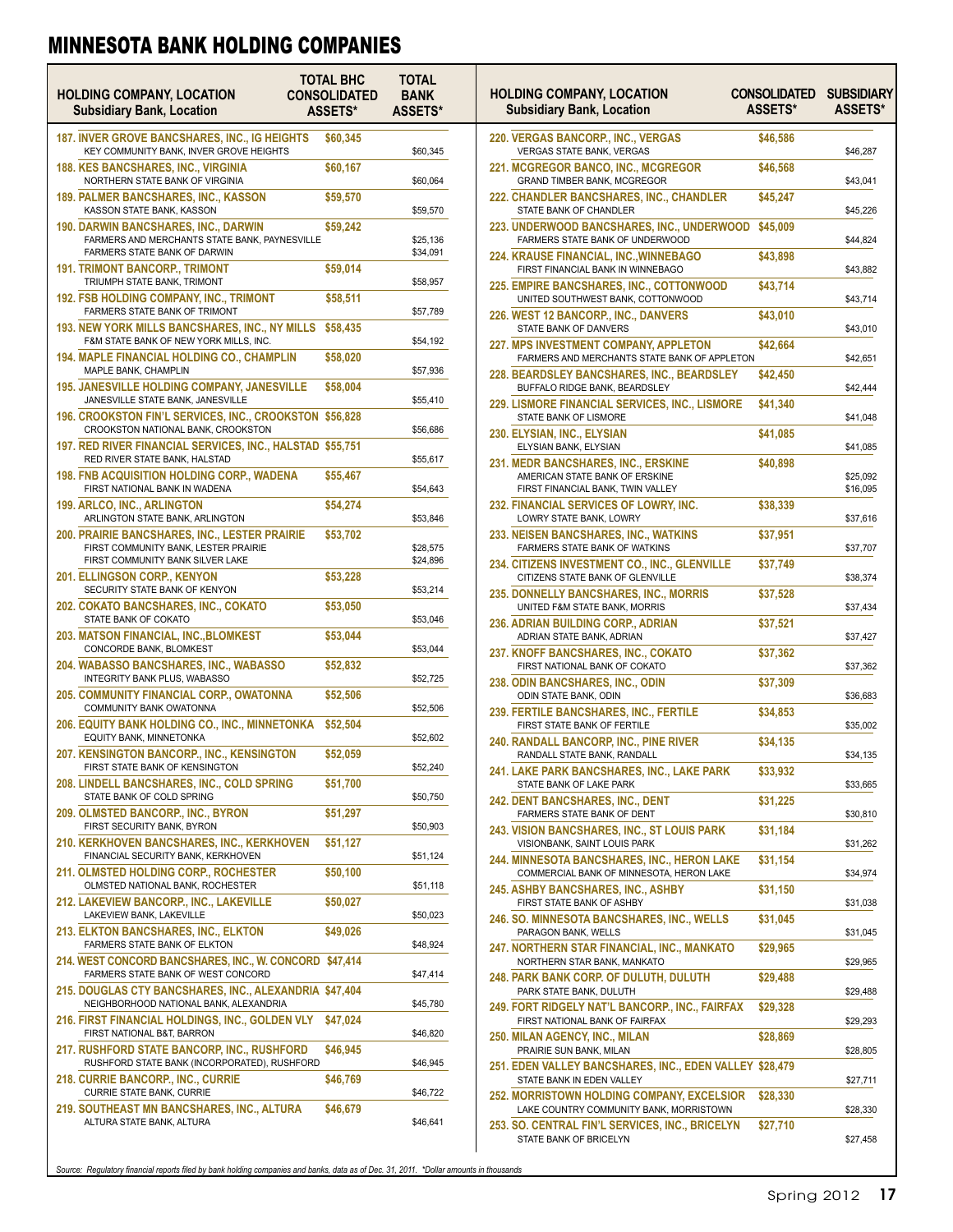# New to BHCA

Join the growing list of Bank Holding Company Association Members and Associate Members. The value of the education members receive through our seminars, publications and unparalleled networking opportunities far exceeds our modest annual dues. See page 19 for more information and join today.

#### **The Bank Holding Company Association welcomes the following holding companies which recently have joined the association:**

**Roger Beuning**, secretary **Loren Beste, vice president, treasurer** Dubois BankShares, Inc., Sauk Centre, Minn.

**James L. Talen**, Chairman **Paul R. Tieskoetter**, President, CEO Eastwood Financial Corp., Rochester, Minn.

#### **In addition, we are pleased to welcome the following new Associate Members:**

**Douglas Winn**, president

Wilary Winn LLC, St. Paul, Minn. Wilary Winn LLC and its sister company Wilary Winn Risk Management LLC serve more than 350 financial institution clients in 42 states, including 26 publicly traded banks. The company is one of the country's leading providers of fair value estimates for illiquid financial instruments. Services include the determination of fair value and potential impairment of loan servicing portfolios, as well as the determination of OTTI and estimation of fair value of non-agency mortgage backed securities and pooled trust preferred CDS.

**Jim Loomis**, account executive CBC Innovis, Sioux Falls, S.D. CBC Innovis provides a full suite of turnkey lending solutions to help streamline processing, provide decision-making, reduce risk and improve profits.

#### **Blake Martin**, vice president Hays Companies, Minneapolis

Hays Companies, a privately held corporation that provides property and casualty, and employee benefits insurance services to employers, works with several banks on their insurance needs. The company has a Financial Institutions Practice Group that solely focuses on the risks and insurance needs of banks, credit unions, insurance companies and other financial institutions. The practice group is comprised of former financial services underwriters from a major insurance carrier.

### MINNESOTA BANK HOLDING COMPANIES

| <b>HOLDING COMPANY, LOCATION</b><br><b>Subsidiary Bank, Location</b>                       | <b>CONSOLIDATED</b><br>ASSETS* | <b>SUBSIDIARY</b><br>ASSETS* |
|--------------------------------------------------------------------------------------------|--------------------------------|------------------------------|
| 254. HOFFMAN BANCSHARES, INC., HOFFMAN<br>FARMERS STATE BANK OF HOFFMAN                    | \$27,596                       | \$27,472                     |
| <b>255. PEOPLES EQUITY CORP., WELLS</b><br>PEOPLES STATE BANK OF WELLS                     | \$27,202                       | \$27,202                     |
| <b>256. HERMAN BANCSHARES, INC., HERMAN</b><br>FIRST NATIONAL BANK OF HERMAN               | \$27,105                       | \$26,927                     |
| 257. FIRST NATIONAL AGENCY AT SAINT JAMES, INC<br>FIRST NATIONAL BANK AT SAINT JAMES       | \$26,648                       | \$26,832                     |
| <b>258. RIVERLAND BANCORP., JORDAN</b><br>RIVERLAND BANK, JORDAN                           | \$26,559                       | \$26,558                     |
| 259. SWANVILLE BANCSHARES, INC., SWANVILLE<br>FIRST STATE BANK OF SWANVILLE                | \$26,338                       | \$26,338                     |
| <b>260. POE INVESTMENT COMPANY, EXCELSIOR</b><br><b>F&amp;M STATE BANK OF SACRED HEART</b> | \$26.182                       | \$25,992                     |
| <b>261. ORMSBY BANCSHARES. INC., ORMSBY</b><br>ORMSBY STATE BANK, ORMSBY                   | \$26,057                       | \$25,812                     |
| 262. KIRCHER BANK SHARES, INC., OLIVIA<br>CITIZENS STATE BANK OF OLIVIA                    | \$25,589                       | \$25,589                     |
| 263. GIBBON BANCSHARES, INC., GIBBON<br><b>STATE BANK OF GIBBON</b>                        | \$25,468                       | \$25,468                     |
| <b>264. CYRUS BANCSHARES, INC., CYRUS</b><br>HOMETOWN COMMUNITY BANK, CYRUS                | \$25,312                       | \$25,374                     |
| <b>265. CARLSON BANKSHARES, INC., NEW LONDON</b><br>UNITED MINNESOTA BANK, NEW LONDON      | \$24,625                       | \$24,671                     |
| <b>266. WELCOME BANCSHARES. INC., WELCOME</b><br>WELCOME STATE BANK, WELCOME               | \$24,419                       | \$24,419                     |
| 267. MILLS FINANCIAL SERVICES, INC., BRAINERD<br>MILLS RESOLUTE BANK, SANBORN              | \$24.197                       | \$24,183                     |
| <b>268. TIMBERLAND BANCORP, BAXTER</b><br>FIRST NATIONAL BANK OF BUHL                      | \$24,005                       | \$24,005                     |
| 269. GRYGLA FINANCIAL CORP., GRYGLA                                                        | \$23,787                       |                              |

*Next edition to feature holding company lists for North Dakota and South Dakota*

| <b>HOLDING COMPANY, LOCATION</b><br><b>Subsidiary Bank, Location</b>                    | <b>CONSOLIDATED</b><br><b>ASSETS*</b> | <b>SUBSIDIARY</b><br>ASSETS* |
|-----------------------------------------------------------------------------------------|---------------------------------------|------------------------------|
| AMERICAN STATE BANK OF GRYGLA                                                           |                                       | \$23,787                     |
| 270. WINTHROP BANCSHARES, INC., WINTHROP<br>WINTHROP STATE BANK, WINTHROP               | \$22,659                              | \$22,658                     |
| 271. VAN DEUSEN BANCORP. INC., MADISON LAKE<br>PEOPLES STATE BANK OF MADISON LAKE       | \$21.989                              | \$21,913                     |
| 272. EAGLE COMM. BANCSHARES, INC., BRKLYN PARK<br>EAGLE COMMUNITY BANK. MAPLE GROVE     | \$21,767                              | \$21,248                     |
| 273. BROWNS VALLEY BANCSHARES, INC., BRWNS VLY<br>UNION STATE BANK OF BROWNS VALLEY     | \$21.682                              | \$21,682                     |
| <b>274. EASTON BANCSHARES, INC., EASTON</b><br>STATE BANK OF EASTON, EASTON             | \$21,290                              | \$21,290                     |
| 275. HAMBURG FINANCIAL, INC., EXCELSIOR<br>STATE BANK OF HAMBURG                        | \$20,754                              | \$20,558                     |
| 276. FOLDEN FINANCIAL CORP., HENDRICKS<br>FIRST SECURITY BANK - HENDRICKS               | \$19,183                              | \$18,981                     |
| 277. KIESTER INVESTMENTS, INC., KIESTER<br>FIRST STATE BANK OF KIESTER                  | \$18,467                              | \$18,449                     |
| 278. HARTMAN BANCSHARES, INC., OKABENA<br>FIRST STATE BANK OF OKABENA (INCORPORATED)    | \$17.847                              | \$17,847                     |
| 279. CITIZENS STATE AGENCY OF TYLER, INC.<br>CITIZENS STATE BANK OF TYLER, INCORPORATED | \$17,025                              | \$18,655                     |
| <b>280. DAKOTA FINANCIAL. INC., MARIETTA</b><br>STATE BANK OF MARIETTA                  | \$12,109                              | \$12,109                     |
| 281. CEYLON BANCORP., INC., CEYLON<br>STATE BANK OF CEYLON                              | \$11,062                              | \$11,062                     |
| <b>282. MURDOCK BANCOR, INC., MENDOTA HEIGHTS</b><br>FIRST STATE BANK OF MURDOCK        | \$9,510                               | \$9,509                      |
| <b>283. KENT BANCSHARES, INC., KENT</b><br><b>KENT STATE BANK, KENT</b>                 | \$7,120                               | \$7,120                      |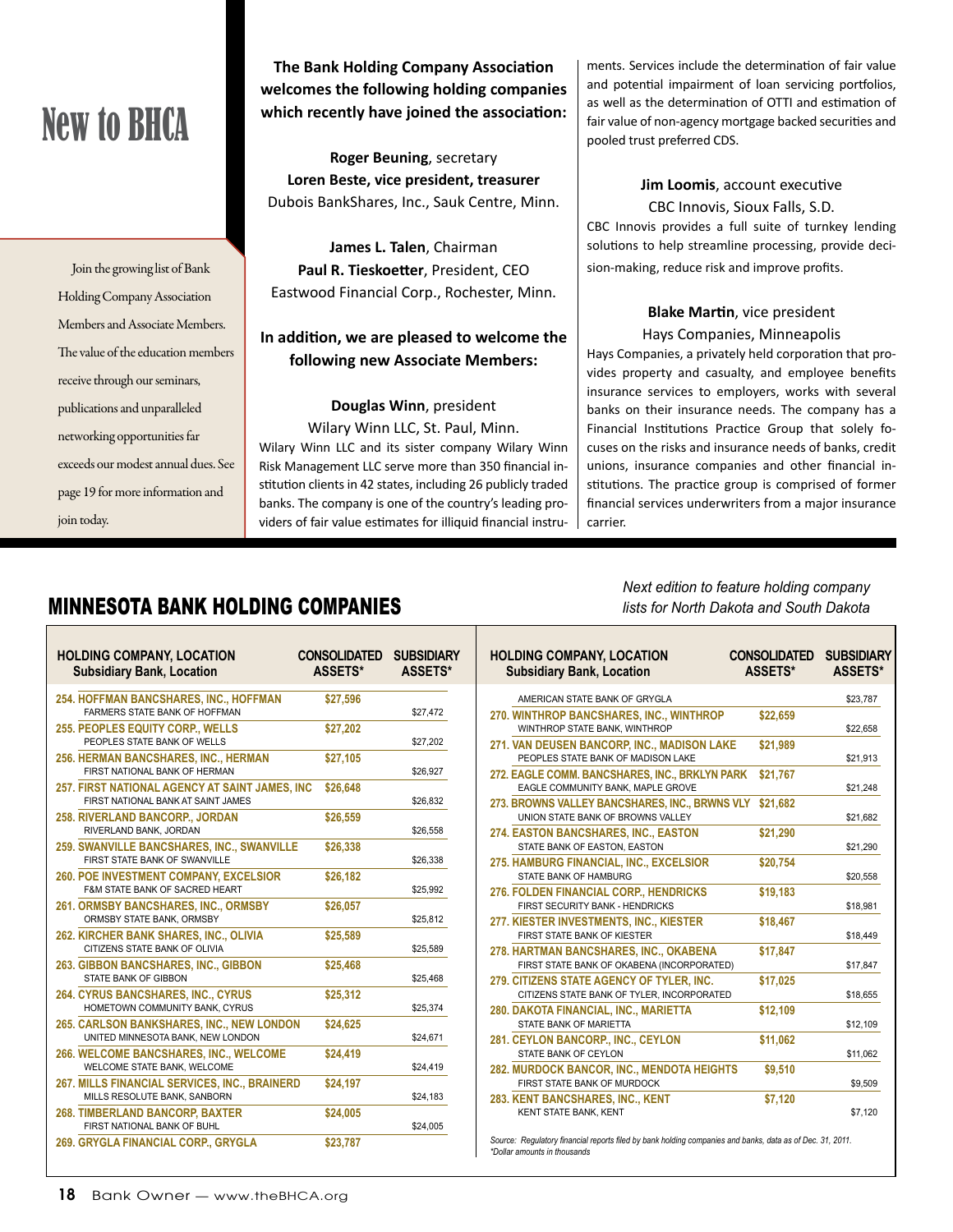# **The BHCA: A unique value** *for bank owners, officers and directors*

**If you are a bank owner, the Bank Holding Company Association is the** *right* **organization for you. Whether your ownership consists of a few shares or 100 percent, you will find BHCA membership delivers unique value to bank owners like you.**

#### **Seminars**

Members receive discounted registration fees on BHCA's annual Spring and Fall Seminars. The BHCA seminars consistently deliver informative presentations from industry experts, consultants and analysts. They educate as well as entertain. Break-out sessions give seminar participants the opportunity to go in-depth on very specific topics to bank owners, such as succession planning, tax issues, merger and acquisition preparation, legal/accounting issues and more.

#### **Networking**

#### *Get access to other bank owners.*

One of the most valuable features of our twicea-year seminars is the opportunity to visit with other bank owners between scheduled presentations. It has been said that more merger and acquisition deals have been initiated at BHCA seminars than almost anywhere else. No other group brings together so many bank owners from across the Upper Midwest.

#### **Insight**

#### **Appreciate our regional focus.**

With holding company members from Minnesota, Wisconsin, North Dakota, South Dakota, Iowa and Illinois, the BHCA brings together bank owners, directors and officers with common regional interests, but if you don't want to talk to a competitor, you can always find similarlysituated members from outside your holding company's trade area.

#### **Access**

#### *Gain access to regulators.*

BHCA frequently hosts events featuring representatives from the Federal Reserve, Federal Deposit Insurance Corp., Office of the Comptroller of the Currency, and state regulatory agencies. Forums permit anonymous questions, as well as opportunities for you to visit directly with regulators.

#### *Gain access to experts.*

The BHCA features a healthy associate membership sector, providing bank owners with access to attorneys, accountants, investment professionals, consultants and others who can address virtually any need a bank owner may have.



#### **Read what some long-time BHCA members have to say:**

#### *Serious, useful education…*

"We chose to join BHCA in about 1990, shortly after we formed a new holding company to purchase a divested First Bank System bank in 1987. We were new at the process and thought that joining BHCA would be a great educational experience. Since that time several of us have managed to attend nearly every seminar.

Ideas we implemented from the seminars include mandatory retirement of both bank and holding company directors, general director responsibilities, audit and compliance committee ideas, and excellent presentations by economists over the years to assist us in funds management. And, of course, there is always the exchange of ideas with fellow bankers." - *Gary Paulson, First Holding Company, Park River, N.D.*

#### *Building relationships…*

"I have been a member of the Bank Holding Company Association for more than 20 years, during which I have attended Spring and Fall Seminars regularly. The value of this association is the great contacts and speakers who inevitably become business relationships. The BHCA brings together bank owners who have the same problems and concerns within their own organization. I challenge bankers to find a better value for an annual membership which is as little as \$400." *- Douglas Jilek, Prairie Bancshares, Inc., Lester Prairie, Minn.*

#### *A great value…*

"Our holding company is a charter member of the BHCA. The association provides excellent value as evidenced by the networking opportunities, top-notch speakers, and the wide range of educational opportunities available through the concurrent breakout sessions. In this day of aggressive cost-cutting, our BHCA membership is a certain renewal!" - *Pat Gates, Security Financial Services, Inc., Hibbing, Minn.*

### **Membership:**

**Annual dues to the Bank Holding Company Association range from \$400 to \$1,000 per year, depending on the size of your organization.**

**For more information, please call us at 952-835-2248 or 1-800-813-4754**

**www.theBHCA.org**